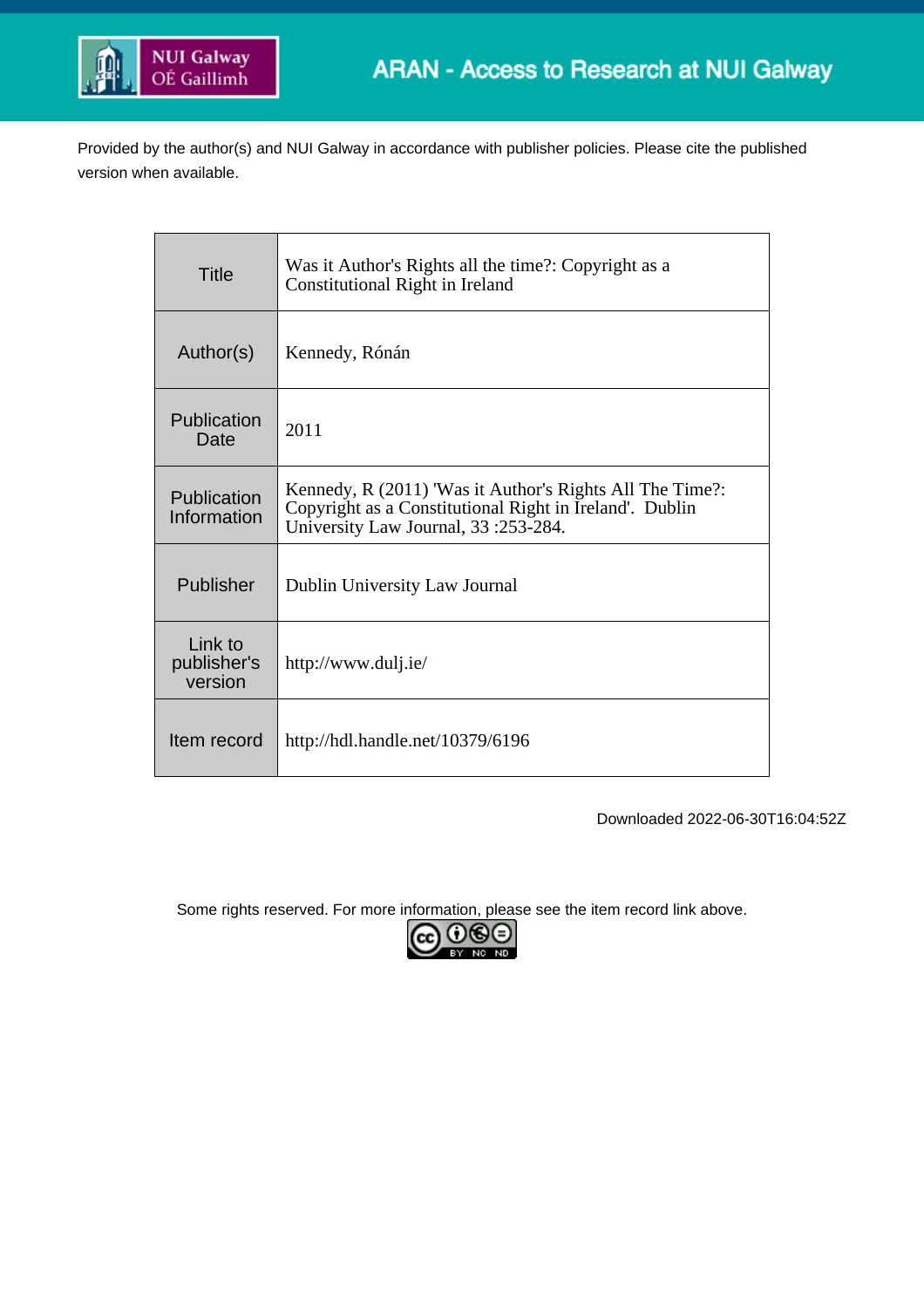## **Was It Author's Rights All The Time?: Copyright as a Constitutional Right in Ireland**

Rónán Kennedy<sup>®</sup>

#### 1 Introduction

If property rights are "the Cinderella of the fundamental rights provisions of the Irish Constitution,"<sup>1</sup> copyright may be its glass slipper, seeking its proper owner. The underlying rationale for copyright in Irish law is rarely examined, despite statements from the bench that place it on a constitutional footing. This would make Ireland distinctive amongst common law jurisdictions and may impact on the copyright regime in ways that may surprise those accustomed to looking to the UK and US for guidance.

In *Phonographic Performance Ireland Ltd. v Cody*, Keane J (as he then was) said:

Section 60(4) of the [Copyright] Act of 1963 provides that no right in the nature of copyright "shall subsist otherwise than by virtue of this Act or of some other enactment in that behalf". The right of the creator of a literary, dramatic, musical or artistic work not to have his or her creation stolen or plagiarised is a right of private property within the meaning of Article 40.3.2° and Article 43.1 of the Constitution of Ireland, 1937, as is the similar right of a person who has employed his or her technical skills and/or capital in the sound recording of a musical work. As such, they can hardly be abolished in their entirety, although it was doubtless within the competence of the Oireachtas to regulate their exercise in the interests of the common good. In addition and even in the absence of any statutory machinery, it is the duty of the organs of the State, including the courts, to ensure, as best they may, that these rights are protected from unjust attack and, in the case of injustice done, vindicated. The statements in some English authorities that copyright other than by statutory provision ceased to exist with the abolition of common law copyright are not necessarily applicable in Ireland.<sup>2</sup>

This article examines the issues that arise from this statement. What was the history of copyright in England? What is the position of copyright in other common law countries? How do other constitutions deal with copyright? Can we find a basis for copyright in Irish constitutional theory and practice? Is it therefore correct to say that intellectual property, and specifically copyright, is a property right in Irish constitutional law? What difference does it make that copyright law has a constitutional basis?

<sup>\*</sup> Law School, National University of Ireland Galway, Galway, Ireland. The author would like to thank Professors Bert-Jaap Koops and Colette Cuijpers of the Tilburg Institute for Law and Technology, Dr. Sylvia Hottinger, Colum Flavin and Steve Hallett for their assistance with translations, and Hugo Kelly of the James Hardiman Library at the National University of Ireland Galway for his help in tracking down obscure constitutional documents.

<sup>1</sup> Donal O'Donnell, "Property Rights in the Irish Constitution: Rights for Rich People, or a Pillar of Free Society?" in Oran Doyle and Eoin Carolan eds, *The Irish Constitution: Governance and Values* (Thomson Round Hall, 2008), 412.

<sup>2 [1998] 4</sup> IR 504 (HC), at 511.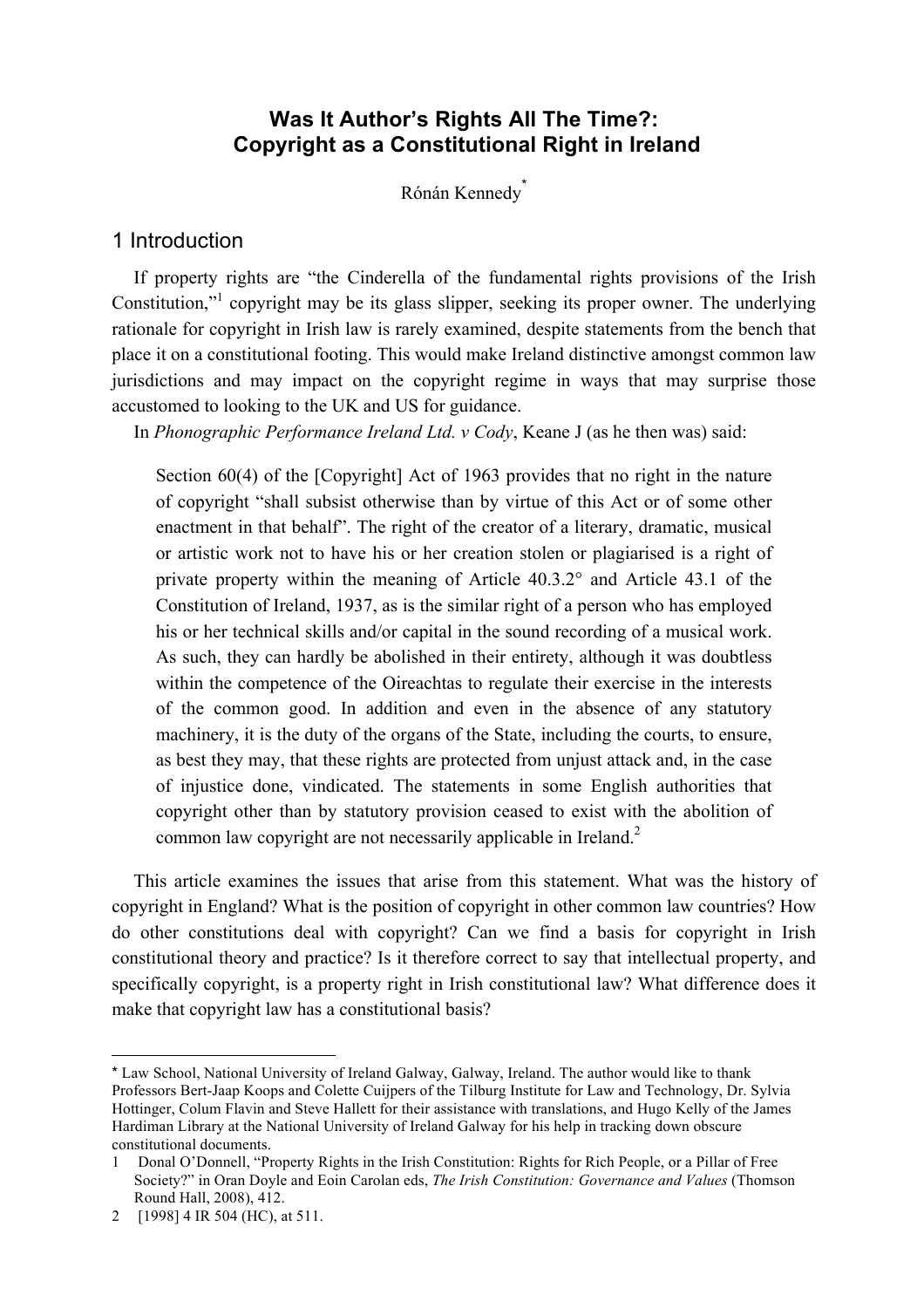It does not examine the constitutional position of other types of intellectual property, such as patents or trademarks. A full exploration of their place in Irish fundamental rights jurisprudence would lead in other directions and must wait for another day.<sup>3</sup>

### 2 Phonographic Performance Ireland Ltd v Cody

The *Cody* case involved some tactical manoeuvring in copyright litigation. The plaintiff was acting as representative for its member record companies, on whose behalf it was attempting to collect revenues from the public performance or broadcasting of copyrighted sound recordings. The defendants were the manager and owners of a nightclub which was allegedly allowing for sound recordings to be heard in public without the payment of proper remuneration to the holders of the copyright in those recordings. As an initial skirmish, the plaintiff sought to dismiss the defendant's defence because of a failure to comply with an order for discovery, to strike out so much of the defence as put in issue the plaintiff's ownership of the copyright, or as an alternative, an order permitting the plaintiff to establish certain matters of fact pertaining to these copyrights by affidavit in lieu of oral testimony.

On the issue of inadequate discovery, Keane J held that "while it may be that the plaintiff at a later stage in the action would be entitled to an order requiring the defendants to make further and better discovery, that situation [had] not yet arisen and, in any event, the application … [was] for the more drastic remedy of an order striking out the defendants' defence on the ground that they have failed to comply with the order for discovery." On that basis, he was "satisfied that such an order should not be made".<sup>4</sup>

On the second issue, the plaintiff's argument was "that the defendants should not be allowed to maintain the wholly inconsistent posture … of maintaining on the one hand that the plaintiff was not the owner or exclusive licensee of the copyright in any of the sound recordings played in the defendants' premises and on the other hand of contending that the amount of remuneration sought by the plaintiff was not equitable remuneration<sup>55</sup> (and thus implicitly accepting the plaintiff's copyright). Keane J was "satisfied that the defendants are correct that there is nothing to prevent a defendant in a case such as this from relying on a number of alternative defences [which is] a well accepted method of pleading" and he was "accordingly, satisfied that this application should also be refused."<sup>6</sup>

The third, and more important, issue was dealt with at some length, and it was in this context that the remarks on the constitutional position of copyright were made. The defendants were seeking to force the plaintiffs to prove that they held the copyright in the sound recordings at issue by way of oral evidence rather than by affidavit. This would significantly increase the complexity and cost of the action for the plaintiffs. Keane J did not regard this argument as "pleas 'going to the gist of the action'," noting that

the defendants have not indicated that, in relation to any of the various averments of fact which it is proposed to adduce by affidavit, they are either in any serious doubt as to the correctness of the averment or are in possession of material on the

 <sup>3</sup> See, for example, Burkhart Goebel, "Trademarks As Fundamental Rights – Europe" (2009) 99 *The Trademark Reporter* 231.

<sup>4 [1998] 4</sup> IR 504 (HC), at 510.

<sup>5</sup> *Ibid*.

<sup>6</sup> *Ibid*, at 511.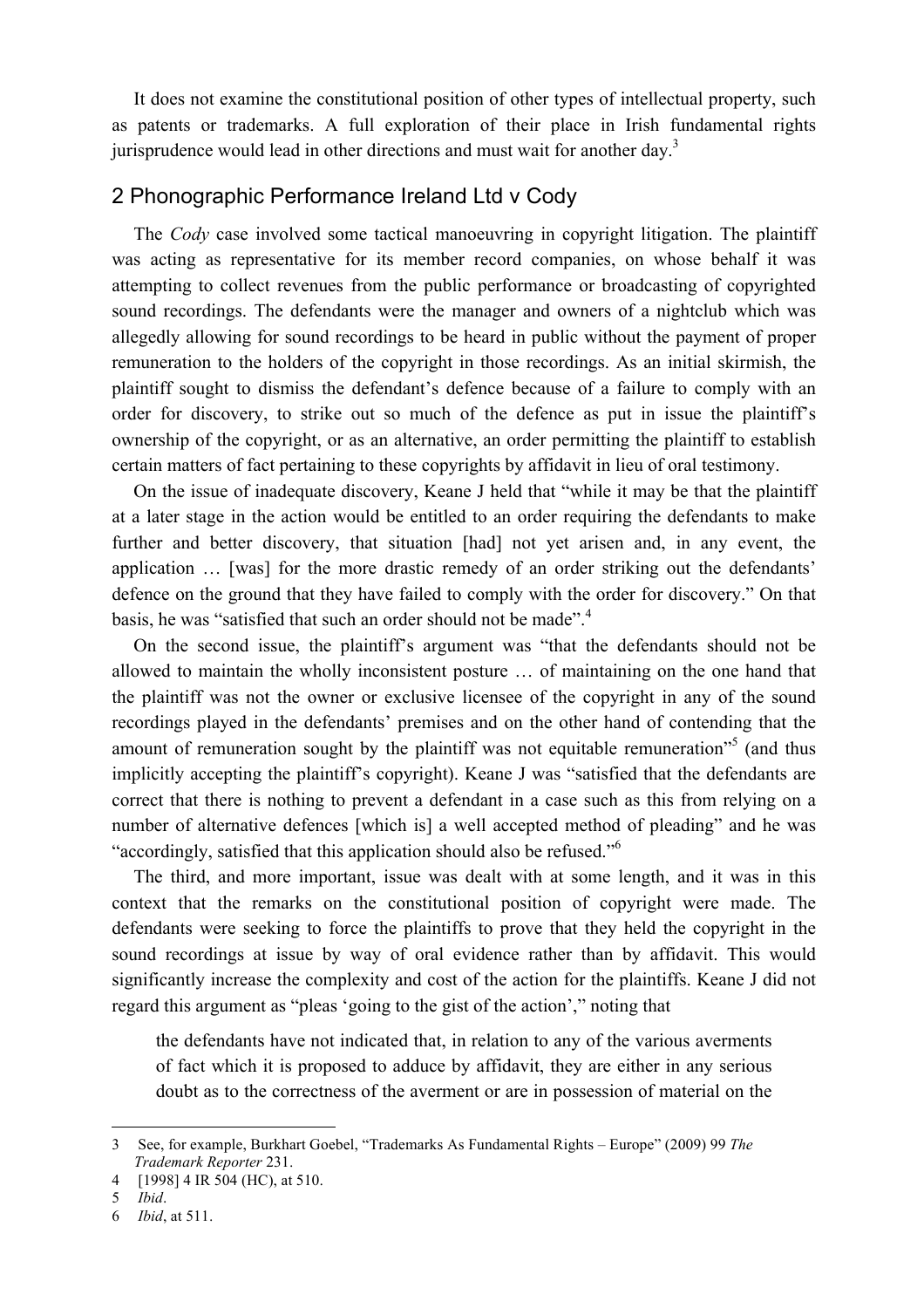basis of which they would wish to cross-examine any of the proposed deponents.<sup>7</sup>

He also pointed out that

where eleven of the thirteen affidavits are from witnesses outside the jurisdiction who cannot be compelled by the process of this Court to attend the hearing, and there is evidence in the case of all the witnesses that they would find it difficult to attend, it seems to me that the plaintiff has clearly established a degree of difficulty and impracticality in the calling of the witnesses leading to a serious risk of real injustice, if their present application is refused. [He gave an order] to enable this evidence to be adduced on affidavit without the necessity of producing the deponents for cross-examination.<sup>8</sup>

On appeal, the Supreme Court overturned the decision of Keane J, but did not mention the statement quoted above on the constitutional position of copyright. Murphy J, giving judgment on behalf of the Court, said:

[R]emuneration is part of the gist of the action but the gist is twofold: it includes the right or title of the plaintiff to receive such remuneration.

At the end of the day remuneration may be the more hotly contested issue but as the defendants deny the title of the plaintiff that issue must be resolved in favour of the plaintiff before any other issue can arise. … The defendants are entitled, as the learned trial judge has found, to put the plaintiff on proof of its title and as long as that issue remains it is a significant one. The strength or weakness of the case to be made by either party does not reflect upon the importance or primacy of any issue. The case of *Cronin v. Paul* (1881) 15 I.L.T.R. 121, itself illustrates the proposition that the weakness of an argument, in that case its failure on five previous occasions, did not render an issue any the less "the gist of the action" so as to permit proof by affidavit. As I am satisfied that the ownership of the copyrights or the exclusive licence therein is or forms part of the "gist" of the present action I must conclude that the learned trial judge misapplied the principles established in *Cronin v. Paul* and consequently erred in the exercise of his discretion<sup>9</sup>

This case, therefore, is about technical issues of practice and procedure and the essential question is the extent to which a defendant can create difficulties for a plaintiff by not conceding contestable facts. It has little to do, on its face, with broader questions of property rights and the scope of intellectual property in the Irish Constitution and it does not seem that the constitutional status of copyright was argued before Keane J, meaning that the excerpt with which this article opened is likely to be only an *obiter dictum*. However, it was left to stand without comment by the Supreme Court, who overturned Keane J on another point.

In addition, it has been cited recently by Charleton J in a judgment dealing with an intervention by the Data Protection Commissioner in litigation between the Irish Recorded

 <sup>7</sup> *Ibid*, at 516.

<sup>8</sup> *Ibid*, at 517.

<sup>9</sup> *Ibid*, at 524.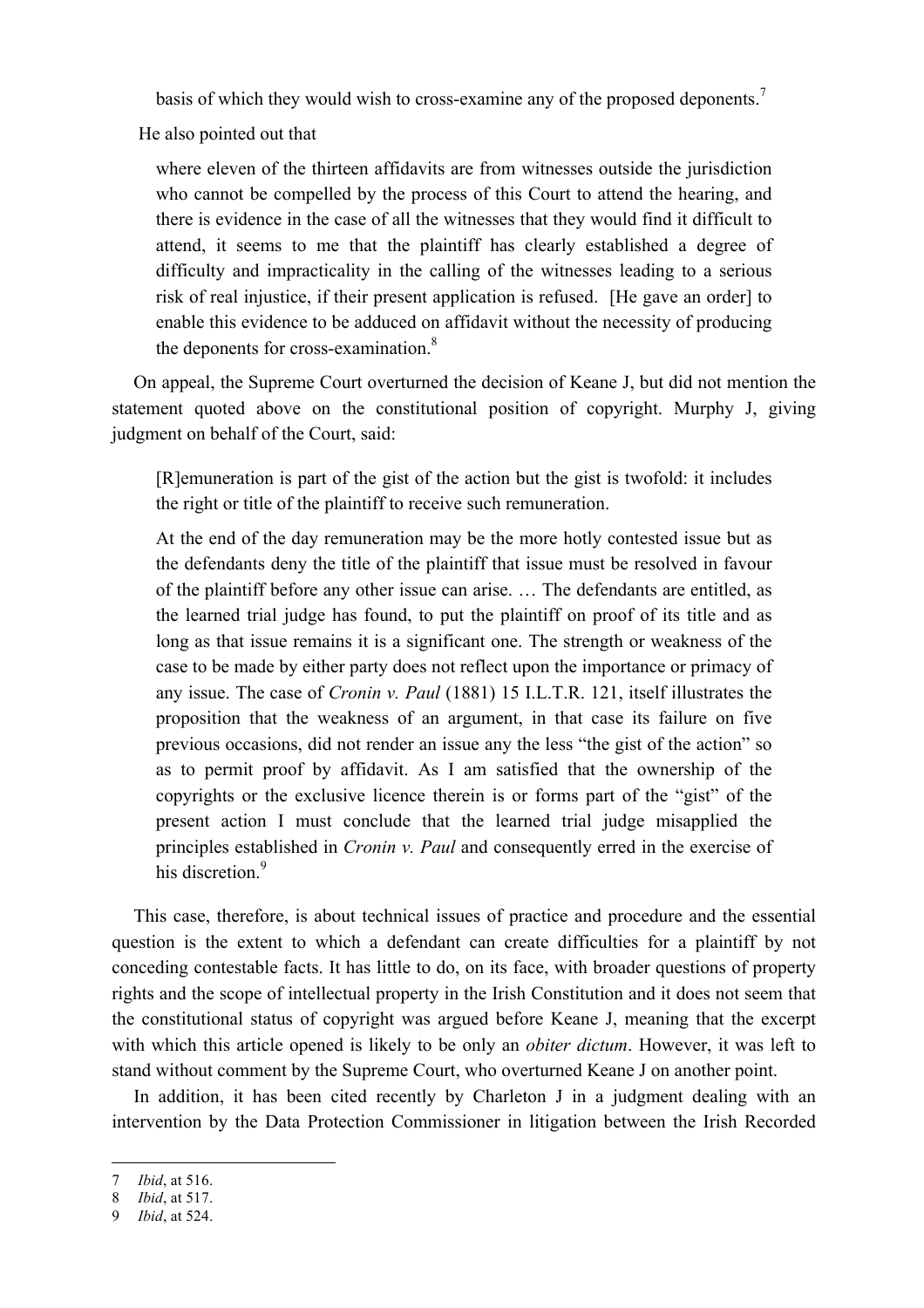Music Association (IRMA) and Eircom, in which he said that "the rights now enshrined in the Copyright and Related Rights Act, 2000 were, under their previous legislative incarnation, identified … by Keane J. … as having a pre-legislative origin and super-legislative effectiveness as part of the unenumerated fundamental rights under the Constitution" and that this authority was "both binding and sound".10 It therefore deserves full consideration and further exploration.

### 3 Copyright in Other Common Law Countries

If copyright is a constitutional right in Irish law, this will make this jurisdiction distinctive amongst common law countries. In order to place this distinction fully in context, let us first review (briefly) the history of copyright in English law.

#### 3.1 Copyright under the English Common Law

The full story of its place in the common law of England is one of intense lobbying and poorly-understood litigation (much like today's "copyright wars"). Then, as now, the development of copyright is a product of the development of technology.

Notions of property in the written word, and problems of piracy and plagiarism, exist as far back as the Middle Ages.<sup>11</sup> As the book trade moved from copying by hand to printing in the 1400s, the up-front cost of capital, skilled labour and raw materials led to pressure for protection of the reproduction rights in particular works, something which was first granted in Venice and then implemented in Milan, France and England. In the latter, the right to control the printing of books (seen as property) was the Royal Prerogative, and Letters Patent were granted on an individual basis to authors and publishers. Originality was not required; patents could be obtained for ancient texts.<sup>12</sup> In addition, Mary I and Elizabeth I gave the Company of Stationers of London (a trade guild of printers) a monopoly over printing providing all books were approved by the Crown's censors. The "Stationer's Register" of which publisher had printed specific books (old or new) became, by 1565, a record of a unique right to particular texts, akin to the modern copyright, which were soon treated as tradeable property,<sup>13</sup> albeit belonging to the publisher rather than of the author.<sup>14</sup> By 1640, these parallel mechanisms had developed into two systems of copy protection.<sup>15</sup>

A full history of the development of copyright in Britain is outside the scope of this article, but it is clear that in the 1600s, the conventional understanding of copyright was a system of reward and regulation rather than property,<sup>16</sup> a conception that persisted after the passage of the Statute of Anne in  $1709$ <sup>17</sup>. This legislation, sought urgently by publishers after the demise

 <sup>10</sup> *EMI Records (Ireland) Ltd. v. Eircom PLC* [2010] IEHC 108, at [28].

<sup>11</sup> Harry Huntt Ransom, *The First Copyright Statute: An Essay on An Act for the Encouragement of Learning, 1710* (University of Texas Press, 1956), at 18–19.

<sup>12</sup> Benjamin Kaplan, *An Unhurried View of Copyright* (Columbia University Press, 1967), at 4.

<sup>13</sup> John Feather, *Publishing, Piracy and Politics: An Historical Study of Copyright in Britain* (Mansell, 1994), at 10–18.

<sup>14</sup> Kaplan, note 12**Error! Reference source not found.**, at 5.

<sup>15</sup> Feather, note 13**Error! Reference source not found.**, at 37.

<sup>16</sup> Mark Rose, *Authors and Owners: The invention of Copyright* (Harvard University Press, 1995), at 15–17.

<sup>17</sup> *Ibid*, at 50.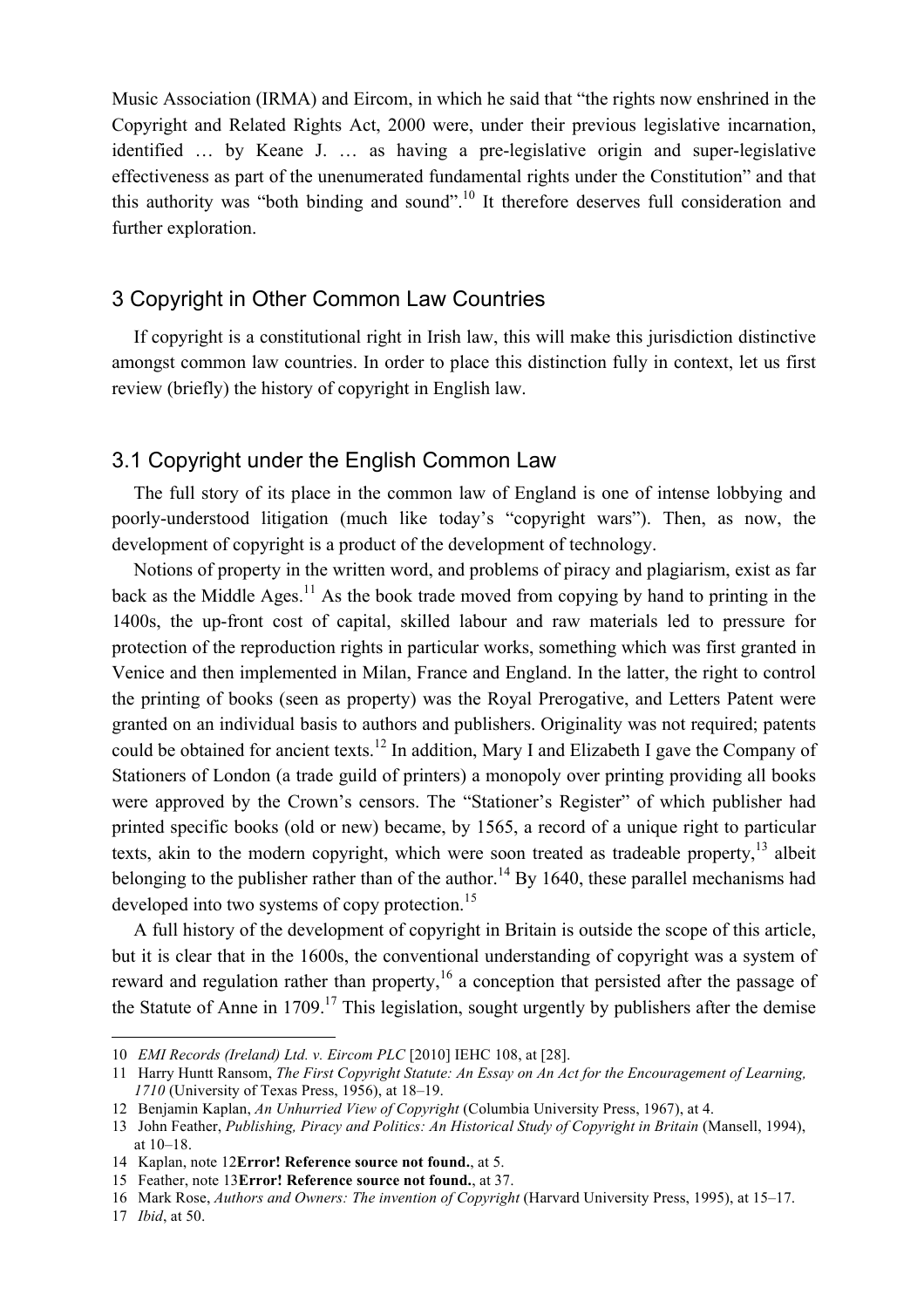of the failing system of censorship, protected existing books for twenty-one years and gave authors a copyright for a term of fourteen years, with an additional fourteen if they were still living at the end of the first term. The vesting of rights in authors rather than publishers was probably a tactical move by the latter in order to pass the legislation and protect their business $18$ 

In the case of *Tonson v Collins*, 19 which may have been a dispute between two booksellers over copyright or a collusive attempt to get the courts to provide a precedent favourable to the trade, the King's Bench ultimately declined to give judgment because it suspected the latter. Nonetheless, the arguments made in the case highlight the opposing theories of copyright at large at the time: a Lockean natural rights/"sweat of the brow" approach (with perpetual property as a consequence) and a more traditional understanding, based on the Royal Prerogative.<sup>20</sup>

In *Millar v Taylor*<sup>21</sup>, Lord Mansfield held that the common law recognised copyright for two reasons: a reward to the author for his labour and a means for him to control his name and his text.<sup>22</sup> Two of the other three judges on the Court of King's Bench agreed with him, and the London booksellers obtained—indeed, persuaded the court to create—a perpetual common law copyright. $^{23}$ 

In *Donaldson v Becket*<sup>24</sup>, the House of Lords ruled that any common law copyright was extinguished by the Statute of Anne. This ruling was a vote of the lay peers, not of a body of judges only. The peers heard from eleven of twelve common law judges who were summoned to give their opinion on the legal questions involved, but in an advisory capacity only; the decision was that of the peers:  $25$ 

[I]n the House of Lords a majority of the judges (seven) had acknowledged the existence of a common law copyright and … a majority of those judges (six) considered this common law right pre-eminent over the Statute of Anne.

The House of Lords, however, was not bound to follow the opinion of the majority of the judges and although in practice it almost always chose to do so, this case proved to be one of the exceptions to the rule. … However, while five questions had been put to the judges, only one question was put to the peers: should the perpetual injunction previously granted by Lord Chancellor Apsley [preventing the publication of a book that was out of copyright under the Statute of Anne] be overturned? This question approximated most closely to a choice between a perpetual common law right and the time-limited Statute of Anne. The Lords, in finding for the defendant, opted for the latter. And yet, the nature and

 <sup>18</sup> Kaplan, note 12**Error! Bookmark not defined.**, at 7–9.

<sup>19 1</sup> Black. W. 321 and 1 Black. W. 345

<sup>20</sup> Feather, note 13, at 84–86.

<sup>21 4</sup> Burr. 2303, 98 Eng. Rep. 201.

<sup>22</sup> Rose, note 16**Error! Reference source not found.**, at 80–82.

<sup>23</sup> Ronan Deazley, *On the Origin of the Right to Copy: Charting the Movement of Copyright Law in Eighteenth-Century Britain (1695-1775)* (Hart Publishing, 2004), at 178–179.

<sup>24 2</sup> Pro. P.C. 129, 1 Eng. Rep. 837, 4 Burr. 2408, 98 Eng. Rep. 257.

<sup>25</sup> Howard B. Abrams, "The Historic Foundation of American Copyright Law: Exploding the Myth of Common Law Copyright" (1983) 29 *Wayne Law Review* 1120, at 1160. Lord Mansfield was one of the twelve but seems to have decided not to speak because the appeal was essentially against his ruling in *Millar v Taylor*. Deazley, note 23**Error! Reference source not found.**, at 197.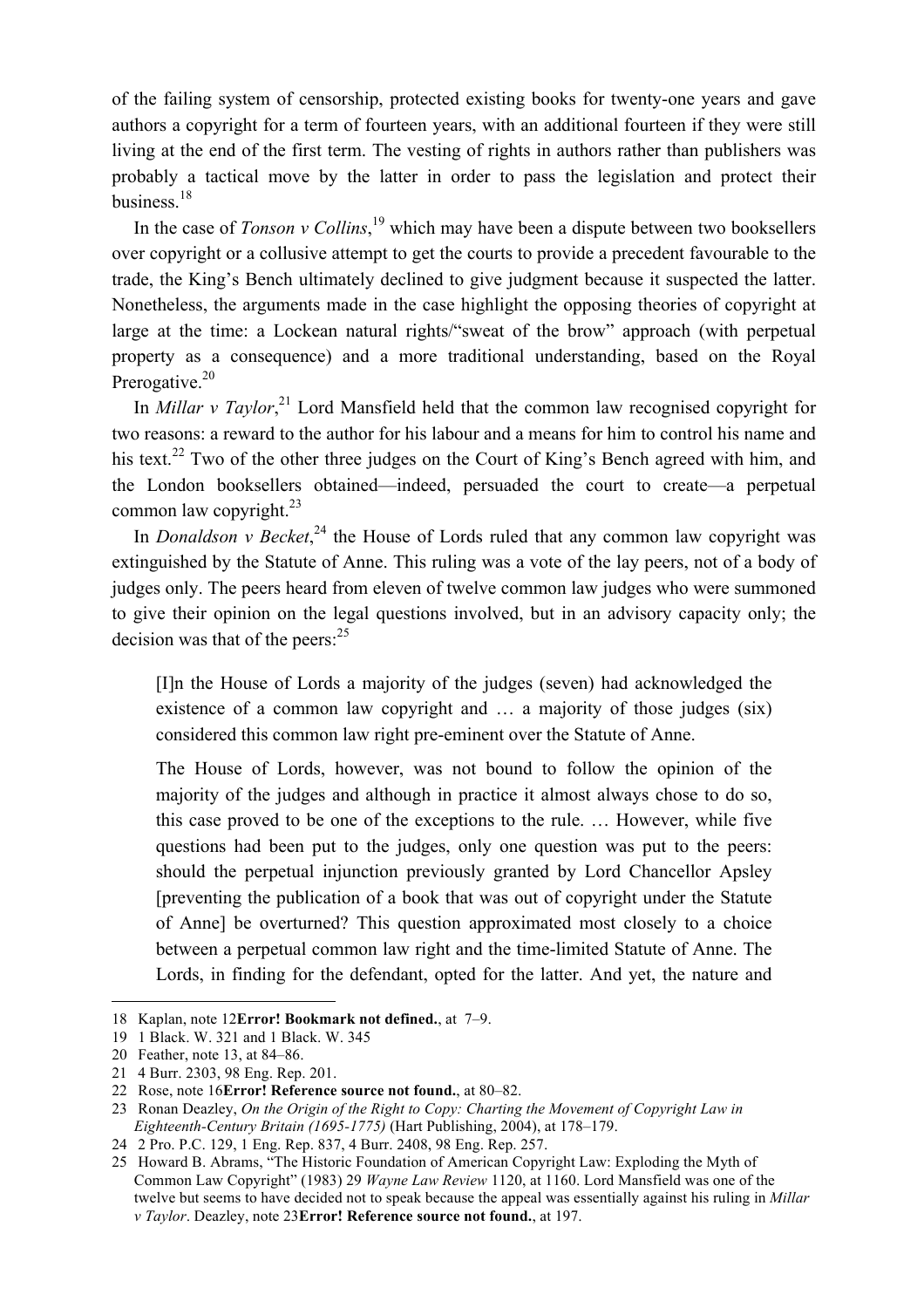substance of this single vote failed to address the issue as to whether the Act had simply created a new right of printing books, or whether it had abrogated a preexisting common law copyright; the decision to reverse the Lord Chancellor's decree said nothing of this.

However, … Lord Chancellor Apsley … explicitly denied the existence of any common law right *ab initio* and it was this position that the majority of the peers embraced.

Moreover, that the House of Lords rejected the existence of the common law right, contrary to the sentiments of the majority of the common law judges, is apparent in the language and success (or lack thereof) of two petitions for legislation that followed in the wake of the decision …<sup>26</sup>

Therefore, the original existence (not to mind survival) of a common law copyright in the English common law is questionable.<sup>27</sup> However, as legal authors began to present their understanding of the law in a systematic fashion in the years after *Donaldson*, they began to create the conventional narrative of the development of copyright in the laws of England, a story that did not always match the historical facts. *Millar* and *Donaldson* were confused, as was the distinction between what the common law judges gave as advice to the House of Lords and the final decision of the peers (and the meaning of the latter).<sup>28</sup>

Of course, if Keane J is correct, none of this history is relevant to our enquiry. Copyright under the Irish Constitution may not have the same roots as the English common law. Its position under other constitutions is also probably not a good model.

## 3.2 Copyright under the American Constitution

Article I, Section 8 of the Constitution of the United States of America provides, in relevant part, that "The Congress shall have Power …To promote the Progress of Science and useful Arts, by securing for limited Times to Authors and Inventors the exclusive Right to their respective Writings and Discoveries". Although this could be interpreted as recognising some pre-existing common law right, $29$  from the outset, the US Supreme Court has regarded copyright as purely a statutory right and rejected any basis for it in the common law or in natural law.30

### 3.3 Copyright under Other Common Law Constitutions

In other common law countries, the situation is similar. In Canada, section 91 of the Constitution Act 1867 provides, in relevant part:

… the exclusive Legislative Authority of the Parliament of Canada extends to …

<sup>26</sup> Ronan Deazley, *Rethinking Copyright: History, Theory, Language* (Edward Elgar Publishing, 2006), at 19– 20.

<sup>27</sup> L. Ray Patterson, *Copyright in Historical Perspective* (Vanderbilt University Press, 1968), at 18–19.

<sup>28</sup> Deazley, note 26**Error! Reference source not found.**, at 28–33.

<sup>29</sup> Patterson, note 27**Error! Reference source not found.**, at 193–94.

<sup>30</sup> Tom Braegelmann, "Copyright Law in and under The Constitution: The Constitutional Scope and Limits to Copyright Law in the United States in Comparison with the Scope and Limits Imposed by Constitutional and European Law on Copyright Law in Germany" (2009) 27 *Cardozo Arts & Entertainment Law Journal* 99, at 105–07.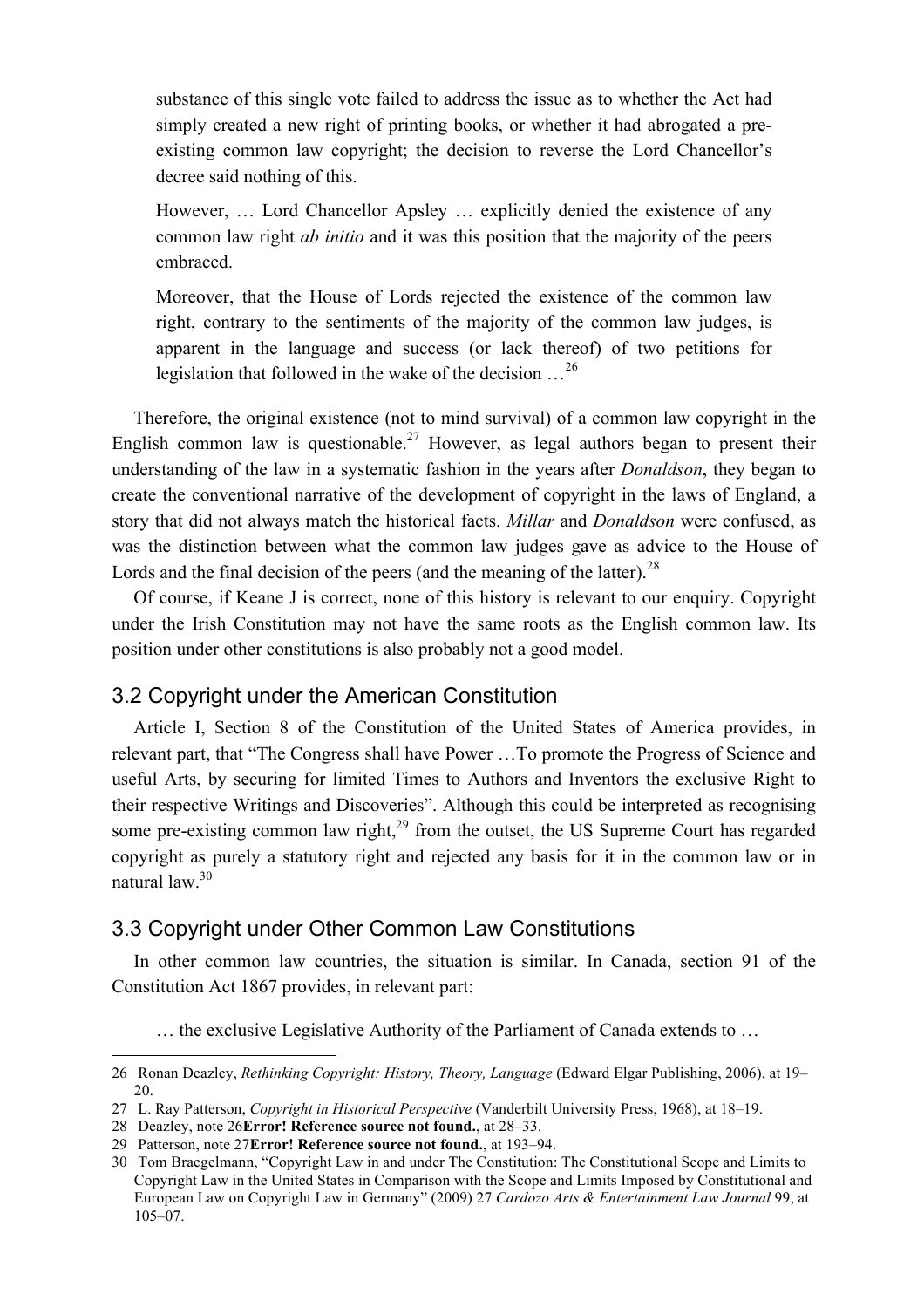23. Copyrights.

In Australia, section 51 of the Constitution provides, in relevant part:

The Parliament shall, subject to this Constitution, have power to make laws ... with respect to:—

…

 $\overline{a}$ 

(xviii.) Copyrights, patents of inventions and designs, and trade marks

In both cases, these are not rights but discretionary powers.

The Constitutional Court of South Africa, as part of the certification process for the new Constitution of that country post-apartheid, had to consider whether a right to intellectual property was a "universally accepted fundamental right, freedom and civil liberty". The Court decided:

although it is true that many international conventions recognise a right to intellectual property, it is much more rarely recognised in regional conventions protecting human rights and in the constitutions of acknowledged democracies. It is also true that some of the more recent constitutions, particularly in Eastern Europe, do contain express provisions protecting intellectual property, but this is probably due to the particular history of those countries and cannot be characterised as a trend which is universally accepted. $31$ 

On the other hand, the Indian courts were willing to recognise intellectual property as an aspect of the fundamental right to property guaranteed under that country's Constitution until it was removed by amendment.<sup>32</sup>

### 4 Intellectual Property in Constitutions Generally

As the Constitutional Court of South Africa indicates, in order to place Keane J's remarks in a broader context, it is useful to examine the extent to which intellectual property was recognised in constitutions enacted contemporaneously with the Irish; and then to look at the modern position.

### 4.1 Intellectual Property in Contemporaneous Constitutions

A search through constitutions enacted in the 1930s in order to discover whether or not they explicitly mention intellectual property (as opposed to simply guaranteeing property rights generally) yields the following: $^{33}$ 

<sup>31</sup> Case CCT 23/96, *Certification of the Constitution of the Republic of South Africa*, 1996, 6 September 1996, available at http://www.polity.org.za/polity/govdocs/constitution/cert.html, [75]. For commentary, see O.H. Dean, "The Case for the Recognition of Intellectual Property Rights in the Bill of Rights" (1997) 60 *Tydskrif Vir Hedendaagse Romeins-Hollandse Reg.* 105, which claims (at 116-117) that 54% of constitutional Bills of Rights protect intellectual property in some way and that 71% of those enacted between 1985 and 1996 do so.

<sup>32</sup> Philippe Cullet, "Human Rights and Intellectual Property Protection in the TRIPS Era" (2007) 29 *Human Rights Quarterly* 403, at 411.

<sup>33</sup> Except where noted, these constitutional documents are available through the HeinOnline World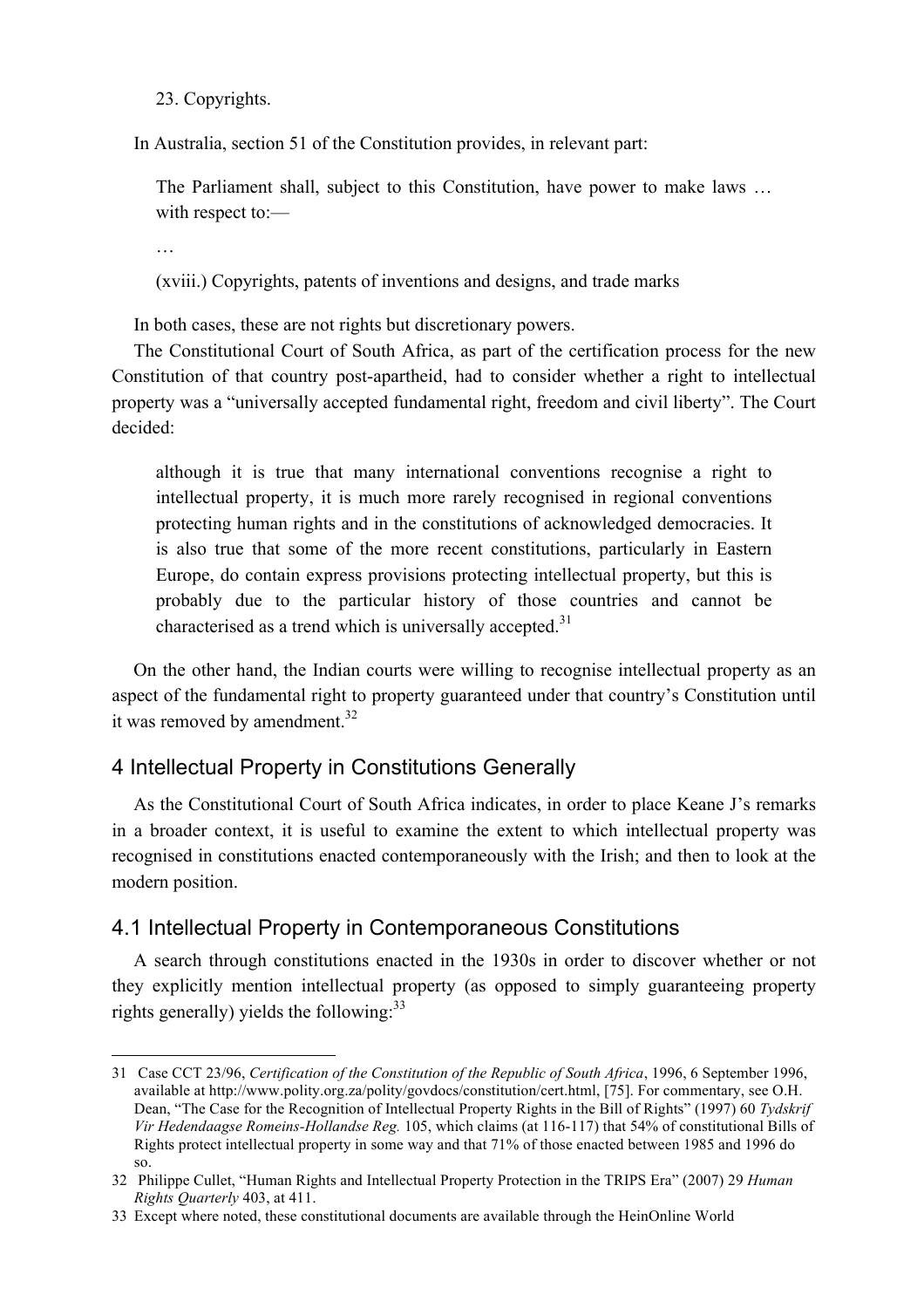| Country                                                | Year | Provision                                                                                              |
|--------------------------------------------------------|------|--------------------------------------------------------------------------------------------------------|
| China                                                  |      | $193134$ Not mentioned                                                                                 |
| Spain                                                  |      | $1931^{35}$ Not mentioned                                                                              |
| Yugoslavia                                             |      | 1931 <sup>36</sup> Not mentioned                                                                       |
| Siam                                                   | 1932 | Not mentioned                                                                                          |
| Portugal                                               |      | 1933 $37$ Article 43 (2): Arts and sciences are protected and encouraged in their                      |
|                                                        |      | development, teaching and dissemination                                                                |
| Austria                                                |      | $1934^{38}$ Article 31: The State protects and encourages science and the arts.                        |
| <b>Brazil</b>                                          |      | $193439$ Article 20: The authors of literary, artistic and scientific works are guaranteed the         |
|                                                        |      | exclusive right of reproduction. This right will pass to their heirs as prescribed by                  |
|                                                        |      | law.                                                                                                   |
| The Philippines                                        |      | 1935 <sup>40</sup> Not mentioned                                                                       |
| Poland                                                 |      | $193541$ Not mentioned                                                                                 |
| Ethiopia                                               |      | $1936^{42}$ Not mentioned                                                                              |
| <b>USSR</b>                                            |      | $1936^{43}$ Not mentioned                                                                              |
| <b>Brazil</b>                                          |      | 1937 <sup>44</sup> Not mentioned                                                                       |
| Estonia                                                |      | 1938 <sup>45</sup> Article 23: Science and arts and their profession are free and under the protection |
|                                                        |      | of the State. The State supervises their dissemination.                                                |
| Lithuania                                              |      | 1938 <sup>46</sup> Not mentioned                                                                       |
| Romania                                                |      | 1938 <sup>47</sup> Not mentioned                                                                       |
| First Slovak Republic 1939 <sup>48</sup> Not mentioned |      |                                                                                                        |

We see, therefore, that it was rare for copyright to be an explicit constitutional right in the 1930s. While some constitutions are supportive of science and the arts, only the Brazilian Constitution of 1934 explicitly mentions copyright. Of course, this does not mean that the right could not be implicit in, for example, the property guarantee which many of these documents contain (as Keane J says is true of the Irish Constitution). In addition, it is also true that Irish constitutional interpretation prefers to read the text in the context of contemporary society.<sup>49</sup> As Walsh J said, "no interpretation of the Constitution is intended to be final for all time. It is given in the light of prevailing ideas and concepts."50 As society's understanding of the importance of intellectual, educational and cultural development grows, so might a view that copyright merits constitutional protection.

## 4.2 Intellectual Property in Modern Constitutions

What, then, is the dominant view today? The table below is an survey of constitutions enacted since the year 2000, highlighting whether or not they explicitly mention intellectual

37 *Ibid*, at 465.

 $\overline{a}$ 

40 http://www.chanrobles.com/1935constitutionofthephilippines.htm (visited 31 January 2011).

Constitutions Illustrated service. Some additional sources are also provided for the convenience of the reader. Where necessary, translations are the author's own, with some assistance from Google Translate. The constitutions found in Mirkine-Guetzévitch are translated into French and have thus been translated twice.

<sup>34</sup> http://sites.google.com/site/legalmaterialsontibet/home/communist-constitution-1931 (visited 31 January 2011).

<sup>35</sup> http://es.wikisource.org/wiki/Constitución\_de\_la\_República\_Española\_de\_1931 (visited 31 January 2011).

<sup>36</sup> Boris Mirkine-Guetzévitch, *Les constitutions de l'Europe nouvelle* (Delagrave, 1938), at 606.

<sup>38</sup> *Ibid*, at 137.

<sup>39</sup> http://pdba.georgetown.edu/Constitutions/Brazil/brazil34.html (visited 31 January 2011).

<sup>41</sup> Mirkine-Guetzévitch, note 36**Error! Reference source not found.**, at 441.

<sup>42</sup> http://www.archive.org/details/TheEthiopianConstitution (visited 31 January 2011).

<sup>43</sup> http://www.departments.bucknell.edu/russian/const/1936toc.html (visited 31 January 2011).

<sup>44</sup> http://pdba.georgetown.edu/Constitutions/Brazil/brazil37.html (visited 31 January 2011).

<sup>45</sup> http://en.wikisource.org/wiki/Constitution of the Estonian Republic (1938) (visited 31 January 2011).

<sup>46</sup> Mirkine-Guetzévitch, note 36**Error! Reference source not found.**, at 429.

<sup>47</sup> http://www.constitutia.ro/const1938.htm (visited 31 January 2011).

<sup>48</sup> Not available through the World Constitutions service. A German translation is available at http://www.verfassungen.eu/sk/verf39-i.htm (visited 31 January 2011).

<sup>49</sup> Conor O'Mahony, "Societal Change and Constitutional Interpretation" (2010) 1 *Irish Journal of Legal Studies* 71, at 73–76.

<sup>50</sup> *McGee v. Attorney General* [1974] IR 284 at 319 (SC).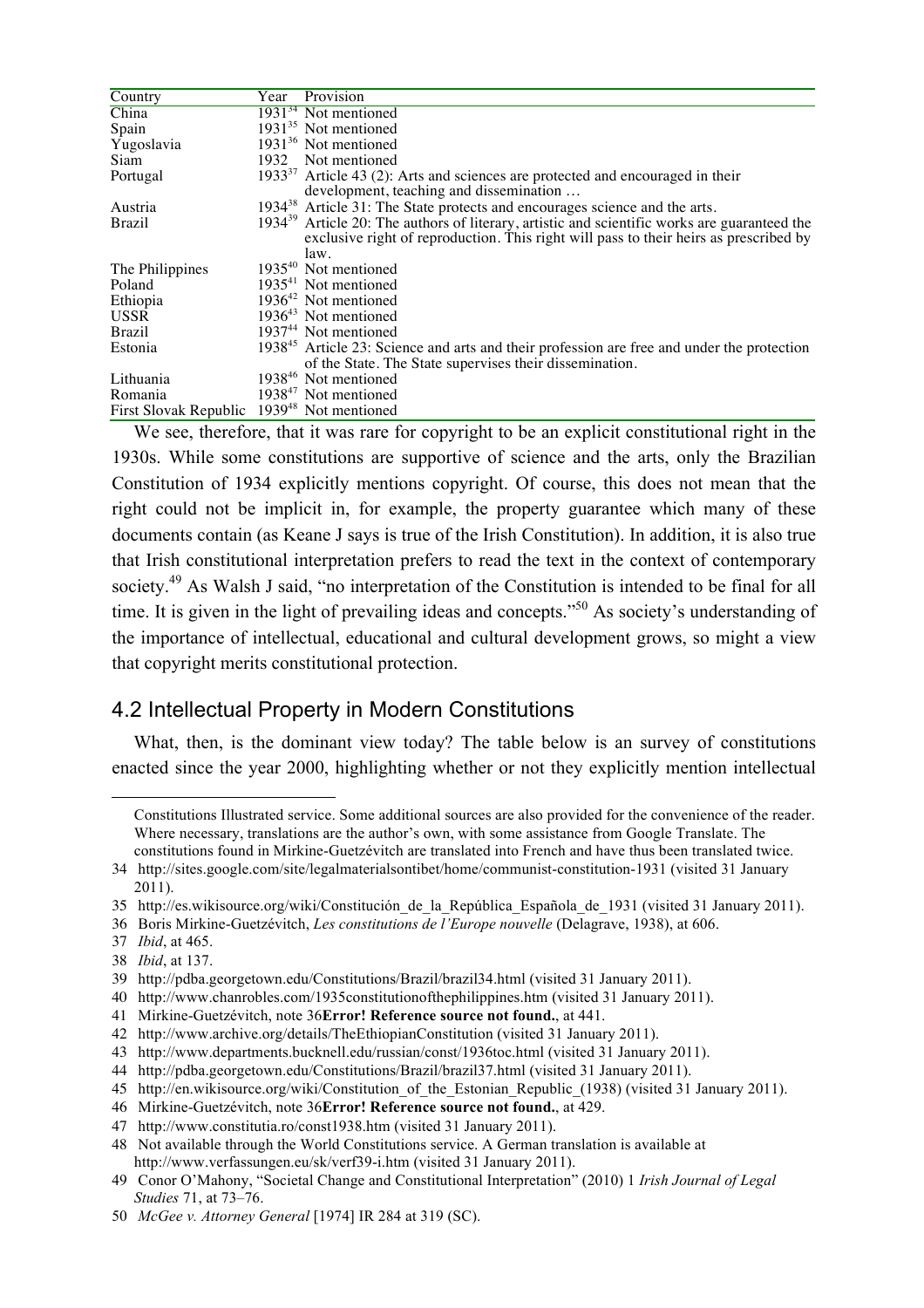property or copyright, rather than "property" generally, as a right: $51$ 

| Country                                                      |                   | Year Provision                                                                                                                                                                                                                                                                                                                                                                            |
|--------------------------------------------------------------|-------------------|-------------------------------------------------------------------------------------------------------------------------------------------------------------------------------------------------------------------------------------------------------------------------------------------------------------------------------------------------------------------------------------------|
| Macedonia                                                    |                   | $200152$ Article 47: The freedom of scholarly, artistic and other forms of creative                                                                                                                                                                                                                                                                                                       |
|                                                              |                   | work is guaranteed. Rights deriving from scholarly, artistic or other                                                                                                                                                                                                                                                                                                                     |
|                                                              |                   | intellectual creative work are guaranteed.                                                                                                                                                                                                                                                                                                                                                |
| Bahrain                                                      |                   | 2002 <sup>53</sup> Not mentioned                                                                                                                                                                                                                                                                                                                                                          |
| Rwanda                                                       |                   | 2003 <sup>54</sup> Not mentioned                                                                                                                                                                                                                                                                                                                                                          |
| Afghanistan                                                  |                   | 2004 <sup>55</sup> Article 47: The state shall devise effective programs for fostering<br>knowledge, culture, literature and arts. The state shall guarantee the<br>copyrights of authors, inventors and discoverers, and, shall encourage and<br>protect scientific research in all fields, publicizing their results for effective<br>use in accordance with the provisions of the law. |
|                                                              |                   | Somalia (transitional charter) 2004 <sup>56</sup> Article 27: Copyrights pertaining to the arts, science and technology shall<br>be protected and the law shall regulate its contents and the limits of its<br>exercise.                                                                                                                                                                  |
| China, Republic of (Taiwan) 2005 <sup>57</sup> Not mentioned |                   |                                                                                                                                                                                                                                                                                                                                                                                           |
|                                                              |                   | Congo, Democratic Republic 2005 <sup>58</sup> Article 46:  Copyright and intellectual property are guaranteed and                                                                                                                                                                                                                                                                         |
| of                                                           |                   | protected by law                                                                                                                                                                                                                                                                                                                                                                          |
| Serbia                                                       |                   | 2006 <sup>59</sup> Article 73:  Authors of scientific and artistic works shall be guaranteed                                                                                                                                                                                                                                                                                              |
|                                                              |                   | moral and material rights in accordance with the law                                                                                                                                                                                                                                                                                                                                      |
| Montenegro                                                   |                   | 2007 <sup>60</sup> Article 76: The freedom of scientific, cultural and artistic creation shall be<br>guaranteed. The freedom to publish works of science and arts, scientific<br>discoveries and technical inventions shall be guaranteed, and their authors<br>shall be guaranteed the moral and property rights.                                                                        |
| Thailand                                                     |                   | 2007 <sup>61</sup> Not mentioned                                                                                                                                                                                                                                                                                                                                                          |
| Cameroon                                                     | ed<br>$2008^{62}$ | 1996, Article 27:  Everyone has the right to the protection of the moral and<br>amend material interests resulting from any scientific, literary or artistic<br>production of which he is the author.                                                                                                                                                                                     |
| Korea, Democratic People's<br>Republic of                    |                   | 2009 <sup>63</sup> Article 74: Citizens shall have freedom to engage in scientific, literary, and<br>artistic activities. The state shall grant benefits to inventors and creators.<br>Copyrights, patents to inventions, and other patent rights shall be protected<br>by law.                                                                                                           |
| Dominican Republic                                           |                   | 2010 <sup>64</sup> Article 52: The Right to Intellectual Property. The right of exclusive<br>ownership of scientific, literary, artistic, inventions and innovations, trade<br>names, trademarks, logos and other productions of human intellect is<br>recognised and protected for the durations, in the manner and within the<br>limitations established by law.                        |
| Kyrgyzstan                                                   |                   | $2010^{65}$ Article 49.3: Intellectual property is protected by law.                                                                                                                                                                                                                                                                                                                      |
|                                                              |                   |                                                                                                                                                                                                                                                                                                                                                                                           |

- 51 Except where noted, these constitutional documents are available through the Oceana Constitutions of the Countries of the World service. Some additional sources, including official translations, are provided for the convenience of the reader. Where no official translation to English was available, translations are the author's own, with some assistance from Google Translate.
- 52 http://www.sobranie.mk/en/default.asp?ItemID=9F7452BF44EE814B8DB897C1858B71FF (visited 31 January 2011).
- 53 Available through the World Constitutions service and also at

 $\overline{a}$ 

http://en.wikisource.org/wiki/Constitution of the Kingdom of Bahrain (2002) (visited 31 January 2011). 54 Not available through the Constitutions of the Countries of the World service. An official translation is

- available at http://www.mod.gov.rw/?Constitution-of-the-Republic-of (visited 31 January 2011). 55 http://supremecourt.gov.af/PDFiles/constitution2004\_english.pdf (visited 31 January 2011).
- 56 Not available through the Constitutions of the Countries of the World service. A translation is available at http://www.unhcr.org/refworld/country,,,LEGISLATION,SOM,456d621e2,4795c2d22,0.html (visited 31 January 2011).
- 57 http://english.president.gov.tw/Default.aspx?tabid=1107 (visited 31 January 2011).
- 58 http://fr.wikisource.org/wiki/Constitution\_de\_la\_République\_démocratique\_du\_Congo (visited 31 January 2011).
- 59 http://www.srbija.gov.rs/cinjenice\_o\_srbiji/ustav.php?change\_lang=en (visited 31 January 2011).
- 60 http://www.legislationline.org/documents/section/constitutions/country/57 (visited 31 January 2011).
- 61 http://www.senate.go.th/pdf/const.pdf (visited 31 January 2011).
- 62 http://confinder.richmond.edu/admin/docs/Cameroon.pdf (visited 31 January 2011).
- 63 Not available through the Constitutions of the Countries of the World service. A translation is available at http://asiamatters.blogspot.com/2009/10/north-korean-constitution-april-2009.html (visited 31 January 2011).
- 64 Not available through the Constitutions of the Countries of the World service. An official translation is available at http://www.suprema.gov.do/PDF\_2/constitucion/Constitucion.pdf (visited 31 January 2011).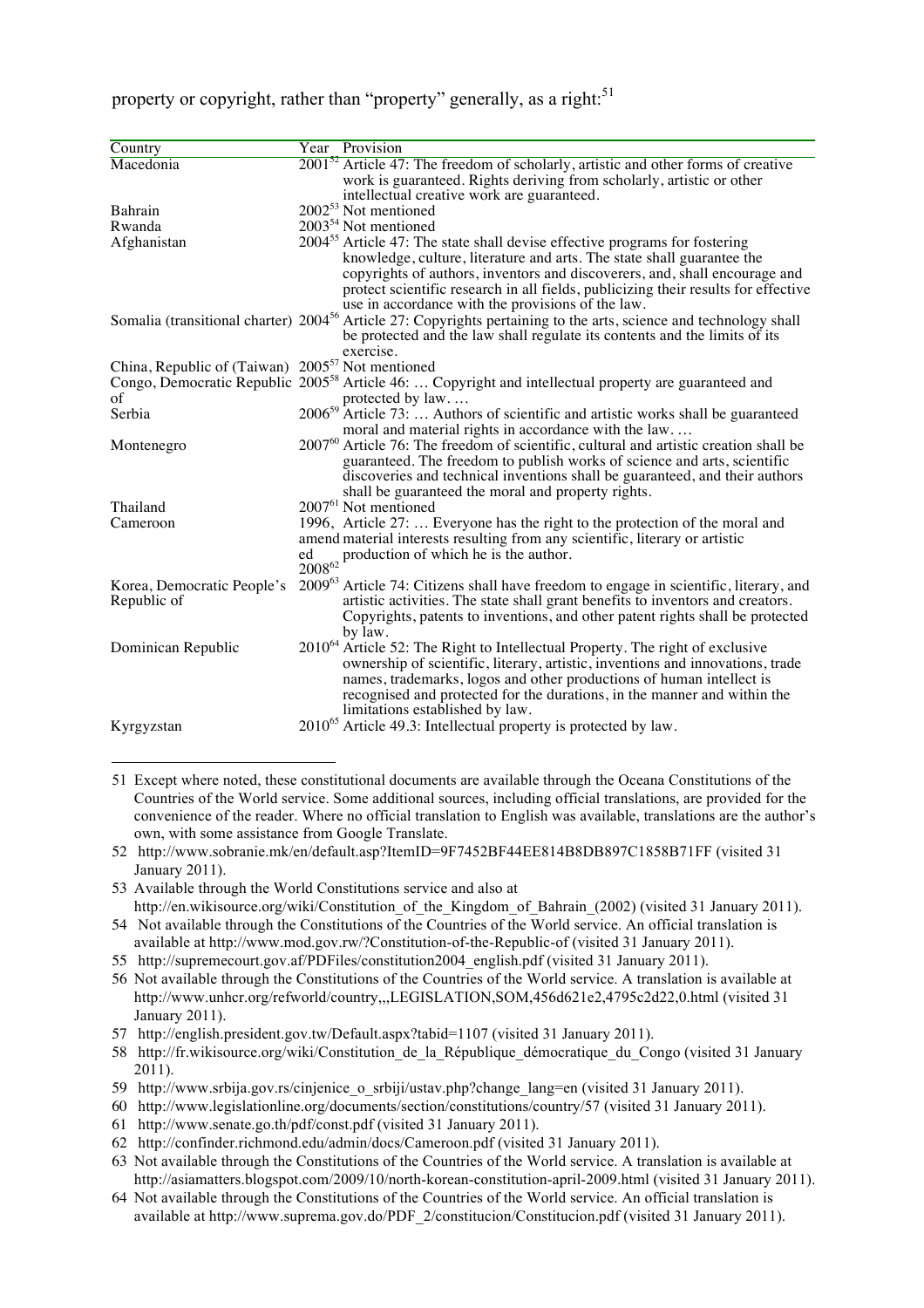It would not be wise to draw broad conclusions from this sample: a full survey of the constitutional status of intellectual property is well outside the scope of this short piece. Nonetheless, it is striking that 10 out of 15 constitutions enacted in the last decade, including that of North Korea, give constitutional status to intellectual property and that in all instances that it is mentioned, intellectual property is dealt with separately to property rights generally. This indicates that copyright has gained a significant constitutional status worldwide.

## 5 Foundations for Copyright as a Constitutional Right

If Keane J is correct and the enactment of the Constitution in 1937 brought to life a new right to copyright, distinct from the common law or statutory rights in English law, what are its roots? Without a number of argued cases on the issue, any attempt to answer to this question can only be speculation, but is interesting nonetheless.

It is tempting, at the outset, to refer to the oft-cited (but perhaps apocryphal) case of Saint Colmcille and King Cormac's maxim "To each cow its calf and to each book its copy".<sup>68</sup> However, it is difficult to draw any useful conclusions from this rule, which is based more on ownership of a physical item (the manuscript) rather than of an abstract right of duplication in the text which it embodies, something which the common law has long distinguished between.<sup>69</sup>

## 5.1 Is "Intellectual Property" Property?

A initial question is whether "intellectual property" is, in fact, property at all. Copyright's claim to be a property right is tenuous: is it a metaphor, a recognition of the "propertization" of the creations of authors, or a recognition of a natural right?<sup>70</sup> Some claim that it would be more useful to regard copyright (and other forms of so-called "intellectual property") as privilege rather than right, a shift in focus which would help to "re-balance" copyright more in the public interest.<sup>71</sup> However, while the 1963 Act (and the Industrial and Commercial Property (Protection) Act 1927, which was in force in 1937) was not specific on the topic, section 17(1) of the Copyright and Related Rights Act ("CRRA") 2000 is quite clear:

Copyright is a property right whereby, subject to this Act, the owner of the copyright in any work may undertake or authorise other persons in relation to that work to undertake certain acts in the State, being acts which are designated by this Act as acts restricted by copyright in a work of that description.

<sup>65</sup> Not available through the Constitutions of the Countries of the World service. A translation is available at http://www.mediafire.com/?20nm4kygtejyjgl (visited 31 January 2011).

<sup>66</sup> Not available through the Constitutions of the Countries of the World service. A translation is available at http://www.worldstatesmen.org/nethantilles\_const1954.pdf (visited 31 January 2011).

<sup>67</sup> Not available through the Constitutions of the Countries of the World service. A translation is available at http://www.smn-news.com/st-maarten-st-martin-news/4876-the-official-english-translation-of-theconstitution-of-st-maarten.html (visited 31 January 2011).

<sup>68</sup> Jeremy Phillips, "St. Columba the Copyright Infringer" (1985) 12 *European Intellectual Property Review* 350.

<sup>69</sup> Deazley, note 26**Error! Reference source not found.**, at 88–89.

<sup>70</sup> Mary W.S. Wong, "Toward an Alternative Normative Framework for Copyright: From Private Property to Human Rights" (2009) 26 *Cardozo Arts and Entertainment Law Journal* 775, at 782–83.

<sup>71</sup> Tom W. Bell, "Copyright as Intellectual Property Privilege" (2007) 58 *Syracuse Law Review* 523.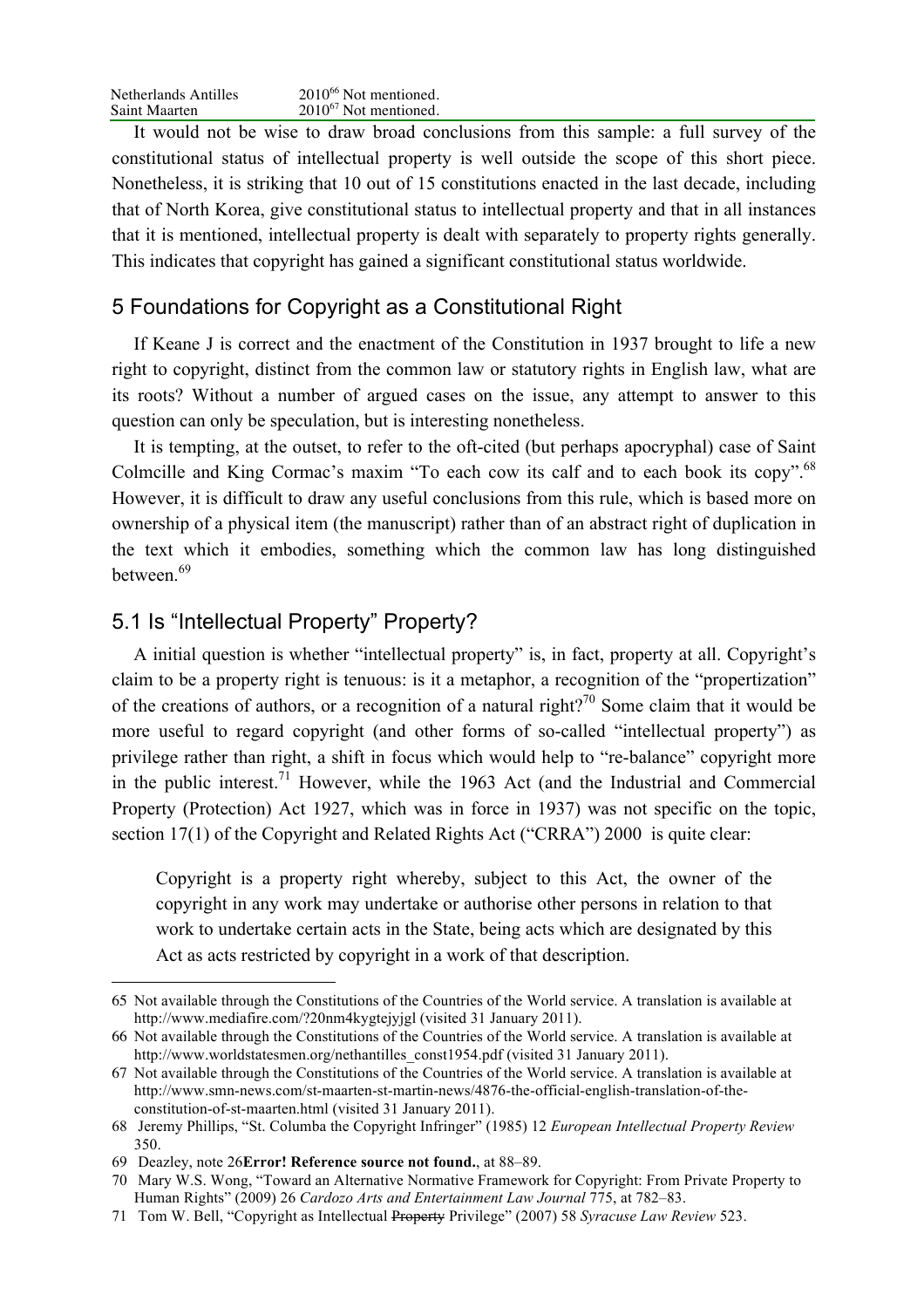## 5.2 Property rights in the Irish Constitution

Property rights in the Irish Constitution derive from two sources. The first is Article 40, which provides (in relevant part):

3. 1° The State guarantees in its laws to respect, and, as far as practicable, by its laws to defend and vindicate the personal rights of the citizen.

 $2^{\circ}$  The State shall, in particular, by its laws protect as best it may from unjust attack and, in the case of injustice done, vindicate the life, person, good name, and property rights of every citizen.

The second is Article 43, which is as follows:

1.1° The State acknowledges that man, in virtue of his rational being, has the natural right, antecedent to positive law, to the private ownership of external goods.

 $2^{\circ}$  The State accordingly guarantees to pass no law attempting to abolish the right of private ownership or the general right to transfer, bequeath, and inherit property.

2.1° The State recognises, however, that the exercise of the rights mentioned in the foregoing provisions of this Article ought, in civil society, to be regulated by the principles of social justice.

2° The State, accordingly, may as occasion requires delimit by law the exercise of the said rights with a view to reconciling their exercise with the exigencies of the common good.

After numerous attempts to clarify the distinction between the two, the courts have abandoned their quest to distinguish clearly between the rights protected by Article 40.3.2° and Article 43, relying initially on a doctrine of proportionality which made little use of natural law perspectives<sup>72</sup> and, more recently, on a rule of rational means.<sup>73</sup> The modern perspective seems to be that "social justice" and "the exigencies of the common good" from Article 43 are to be used as means of determining whether a particular measure is an "unjust attack" to be protected against under Article  $40.3<sup>74</sup>$  Although there is much discussion of the natural rights dimensions of the Constitution, the practical application of the property rights provisions, through the doctrine of proportionality, has focused on protecting the rights of the individual without much consideration of the broader social context.<sup>75</sup>

What entitlements are "property rights" for the purposes of these provisions? Real and personal property are included. It also encompasses intangible rights, such as the rights relating to inheritance mentioned in Article 43.1.2°, and can also be used to protect entitlements created by legislation and contract. However, interests created through the

 <sup>72</sup> Gerard Hogan, "The Constitution, Property Rights and Proportionality" (1997) 32 *Irish Jurist* 373, at 378– 96.

<sup>73</sup> Rachael Walsh, "The Constitution, Property Rights and Proportionality: A Reappraisal" (2009) 31 DULJ 1.

<sup>74</sup> Gerard Hogan and Gerry Whyte, *JM Kelly: The Irish Constitution* (LexisNexis, 2003), at 1970.

<sup>75</sup> Hogan, note 72**Error! Reference source not found.**, at 396.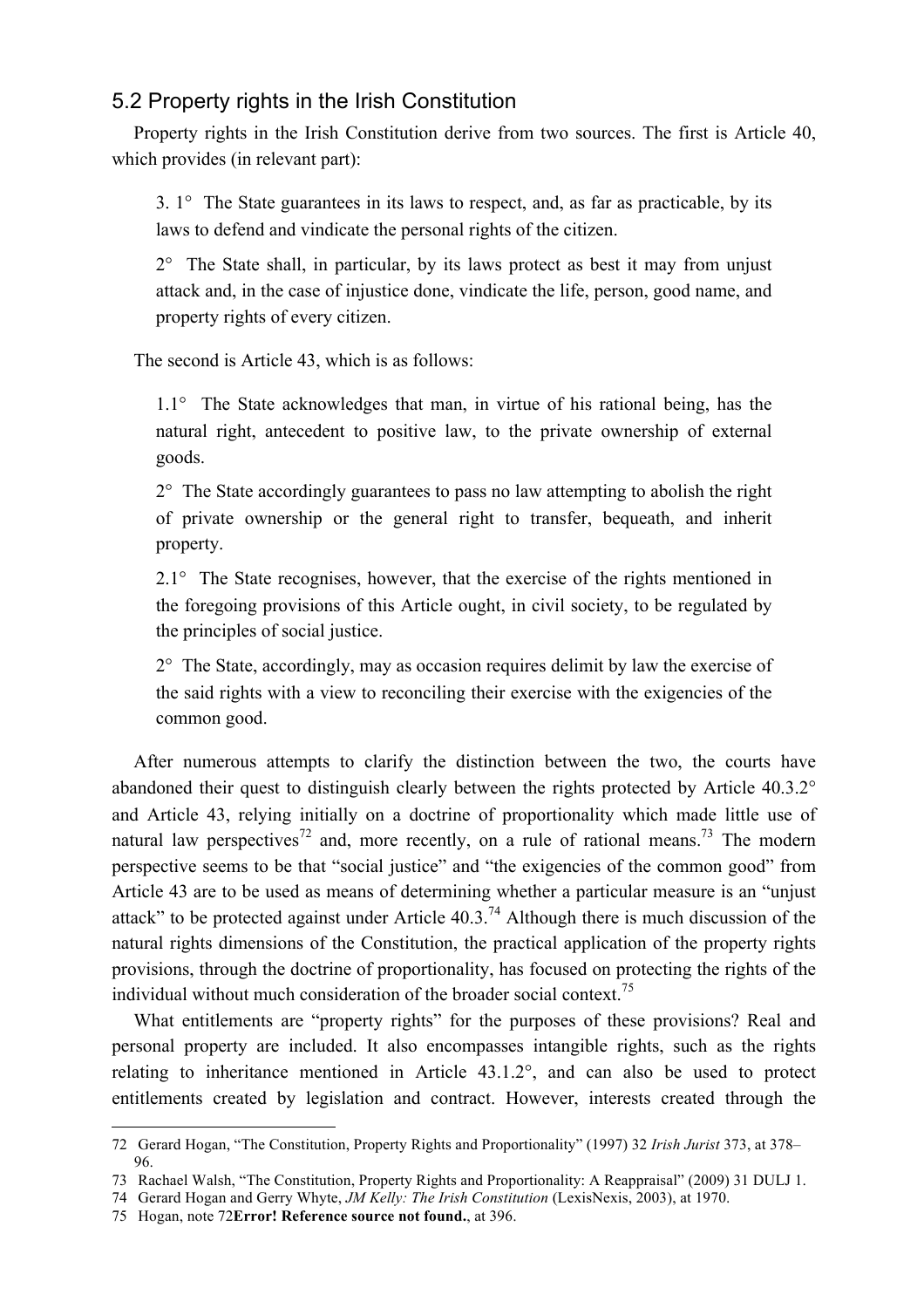regulation of the market by the State, such as food production quotas,  $^{76}$  are not protected.<sup>77</sup>

## 5.3 Underlying Theory of Property

We must therefore look to the theoretical basis for property rights in the Irish Constitution to see whether copyright is a fundamental right or simply a product of market regulation.

The natural law is seen by some as a fundamental and immutable underpinning for the Irish Constitution, with natural rights as a pre-existing absolute independent of the text,  $^{78}$  a view which is criticized by others as unhelpful (as there are both secular and theocratic groundings for natural rights) and anti-democratic.<sup>79</sup> While Kenny J's famous judgment in Ryan v Attorney General,<sup>80</sup> which first recognised unenumerated rights in Irish constitutional law, mentioned a papal encyclical, the Supreme Court made no such reference when upholding his judgment, and in *McGee v Attorney General*, Walsh J relied on a subjective judicial interpretation of "prudence, justice, and charity".<sup>81</sup> This has left us with different versions of the natural law, religious and secular, to choose from.<sup>82</sup>

It has been argued that the natural law is not a good basis for constitutional rights, as it allows the judiciary to appeal to some unwritten text as a basis for overruling a written one, such as a constitutional amendment, as Kennedy CJ sought so strongly and futilely to do in his noted dissent in *The State (Ryan) v Lennon*. 83 However, the Supreme Court chose not to do this in *In re the Regulation of Information (Services outside the State for Termination of Pregnancies) Bill 1995*<sup>84</sup> This lead some to claim that it had turned its back on natural law,<sup>85</sup> which has now run its course and should be replaced with the more positivist approach of reliance on the European Convention on Human Rights and Fundamental Freedoms.<sup>86</sup>

In addition, while there are many theories of what constitutes the "natural law",

[t]he natural law tradition which appears to be most relevant to Irish jurisprudence is itself a hybrid scholastic theory, partly derived from Aquinas and partly derived from later scholastics through the intermediary of early twentieth-century Roman Catholic theology.<sup>87</sup>

78 Roderick O'Hanlon, "Natural Rights and the Irish Constitution" (1993) 11 *Irish Law Times (new series)* 8.

<sup>76</sup> *Maher v Minister for Agriculture, Food and Rural Development* [2001] 2 IR 139; [2001] 2 ILRM 481 (SC).

<sup>77</sup> Hogan and Whyte, note 74**Error! Reference source not found.**, at 1971–1974.

<sup>79</sup> Tim Murphy, "Democracy, Natural Law and the Irish Constitution" (1993) 11 *Irish Law Times (new series)*

<sup>81.</sup>

<sup>80 [1965]</sup> IR 294 (SC).

<sup>81</sup> V. Bradley Lewis, "Natural Law in Irish Constitutional Jurisprudence" (1997) 2 *Catholic Social Science Review* 171, at 174–175.

<sup>82</sup> Siobhán Mullally, "Searching for Foundations for Irish Constitutional Law" (1998) 33 *Irish Jurist (new series)* 333, at 340.

<sup>83 [1935] 1</sup> IR 170. See Desmond M Clarke, "The Constitution and Natural Law: A Reply to Mr Justice O'Hanlon" (1993) 11 *Irish Law Times (new series)* 177.

<sup>84 [1995] 2</sup> ILRM 81 (SC). See G.F. Whyte, "Natural Law and the Constitution" (1996) 14 *Irish Law Times (new series)* 8.

<sup>85</sup> Adrian F. Twomey, "The Death of Natural Law" (1995) 13 *Irish Law Times (new series)* 270; Gerard Quinn, "The Rise and Fall of Natural Law in Irish Constitutional Adjudication" 1 *American Philosophical Association Newsletter* (2000) 89.

<sup>86</sup> Donal Coffey, "Article 28.3.3, The Natural Law and The Judiciary–Three Easy Pieces" (2004) 20 *Irish Law Times (new series)* 319.

<sup>87</sup> Desmond M. Clarke, "The Role of Natural Law in Irish Constitutional Law" (1982) 17 *Irish Jurist (new series)* 187, at 191.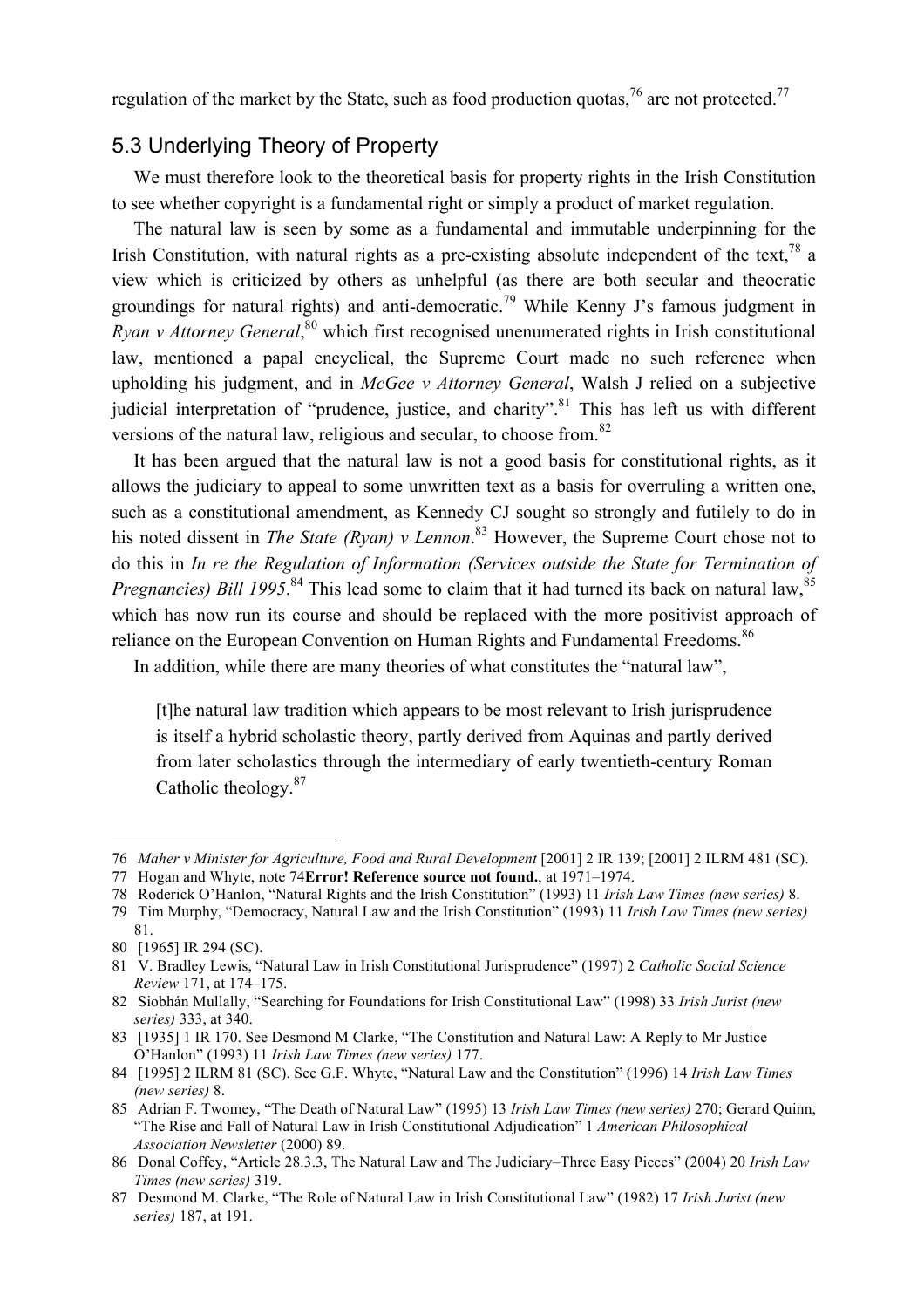However, despite the prevalence of a particular theory amongst the Irish judiciary, natural law can be used by different judges to support inconsistent conclusions in the same case.<sup>88</sup> It is therefore difficult to find an objective basis on which to discern what are the fundamental rights protected by Article 40.3.1°: the rights necessary for the State to be 'democratic' are limited; the application of 'Christian' principles by the courts is uneven; and a 'human personality' approach is simply a variant of natural approaches,<sup>89</sup> although it is possible to look to international human rights norms and Irish social values for guidance.<sup>90</sup>

If there is no clear theory of property rights under the Irish Constitution, can we find guidance in general property theory?

#### 5.4 Theories of Intellectual Property

Much of the literature on property rights from a theoretical perspective deals with physical property rather than intellectual property.<sup>91</sup> Nonetheless, there are a number of different theoretical or philosophical arguments for intellectual property rights ("IPRs"): $^{92}$  the right to the fruits of one's own labours (Locke), whether justified on the basis of the possession of one's ideas or on some moral desert theory (Mill); as a foundation and consequence of the liberty of the individual (Nozick); as an element of the development of the individual's unique personality (Hegel), either as an essential freedom in order to manifest that personality or at the very manifestation of the personality; a utilitarian argument that granting property rights will help to maximise some public good (Bentham);<sup>93</sup> as an extension of rights in physical objects; as social and institutional planning in order to maintain a strong civic culture; and the protection of the rights of authors.<sup>94</sup>

Although Locke may not, in fact, make a strong argument for IPRs,  $95$  he is the theorist most commonly cited in support of IPRs in common law countries. Do this apply to intellectual property rights under the Irish Constitution? It would seem not, as Keane J indicates that the English view of copyright, with its Lockean and utilitarian grounding, does not necessarily apply in Ireland. We must therefore look more closely at the roots of the property articles.

### 5.5 Catholic Teaching on Intellectual Property

While the conventional understanding is that the Irish Constitution is a document grounded on Catholic social teaching,<sup>96</sup> the reality is somewhat different: it is, in many ways, a secular and sometimes even radical text.<sup>97</sup> However, the influence of Catholic principles on the

 <sup>88</sup> *Ibid*, at 204–212.

<sup>89</sup> Gerard Hogan, "Unenumerated Personal Rights: Ryan's Case Re-Evaluated" (1990–92) 25–27 *Irish Jurist (new series)* 95, at 104–11.

<sup>90</sup> Richard Humphreys, "Interpreting Natural Rights" (1993–95) 28–30 *Irish Jurist (new series)* 221, at 225.

<sup>91</sup> Peter Drahos, *A Philosophy of Intellectual Property* (Dartmouth, 1996), at xi.

<sup>92</sup> Justin Hughes, "The Philosophy of Intellectual Property" (1988) 77 *Georgetown Law Journal* 287.

<sup>93</sup> Tom G. Palmer, "Are Patents and Copyrights Morally Justified—the Philosophy of Property Rights and Ideal Objects" (1990) 13 *Harvard Journal of Law & Public Policy* 817.

<sup>94</sup> Lior Zemer, "On the Value of Copyright Theory" (2006) 1 *Intellectual Property Quarterly* 55, at 65-70.

<sup>95</sup> Seana Shiffrin, "Lockean arguments for private intellectual property," in Stephen R. Munzer ed, *New Essays in the Legal and Political Theory of Property* (Cambridge University Press, 2001), 138.

<sup>96</sup> Dermot Keogh, "Church, State and Society," in Brian Farrell ed, *De Valera's Constitution and Ours* (Gill and Macmillan, 1988), 103.

<sup>97</sup> Hogan, note 72**Error! Reference source not found.**.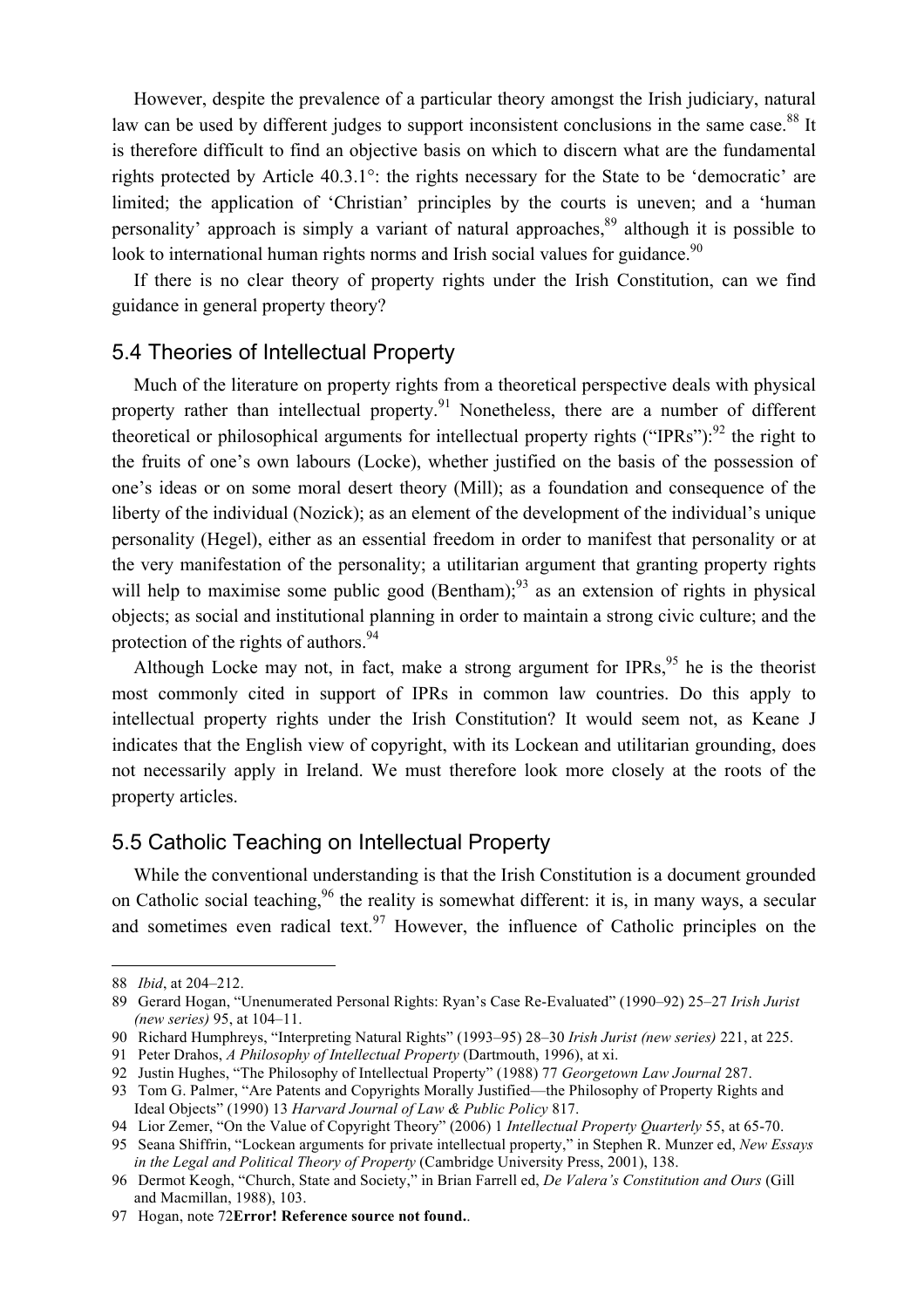property rights provisions of the Constitution is significant.<sup>98</sup> and Article 43 is said to be inspired by the encyclical *Quadragesimo Anno* of Pope Pius XI.<sup>99</sup> This article is seen as belonging to the "confessional" part of the Constitution,<sup>100</sup> rejecting "communist or utopian visions of a propertyless society on the one hand and unbridled *laissez-faire* on the other".<sup>101</sup> We should therefore examine briefly Catholic social teaching on property.

This is based on three basic principles: property rights are never absolute (as they come from God); property exists to serve the needs of all; and property must be put to its proper use. Property is therefore not an essential institution but an effective way to ensure the sharing of earthly goods. This has its roots in Jewish tradition, which was concerned with providing for the poor. The foundational notion of God as the ultimate and only true owner of all things was expanded in early Christian thought into the concept of stewardship, as illustrated by the parable of the talents. All property and endowments, including intellectual ability, should be put to good use. Property is intended for the use and enjoyment of all. Nonetheless, Thomas Aquinas supported the institution of property, although not an absolute one, and not as a matter of natural law.<sup>102</sup>

In the papal encyclical *Rerum Novarum* (1891), written during the early conflicts between the competing ideologies of capitalism and socialism, Pope Leo XIII put forward a Lockean justification for individual property rights as a part of natural law. In *Quadregismo Anno* (1931), Pius XI focused instead on justice and the social purpose of property rights. The Second Vatican Council's *Gaudium et Spes* (1965) continued this theme, omitting any natural law arguments and Pope John Paul II repeated this perspective in *Sollicitudo rei socialis*  $(1987)^{103}$ 

This "social mortgage" perspective on property is, of course, primarily focused on physical property, whether real or personal. Intellectual property is different because it is not exhaustible or rival. However, John Paul II highlighted the importance of "the possession of know-how, technology and skill" in *Centisimus Annus*. 104 The Catholic perspective on property is therefore that it is a useful institution, but not a necessary one. Intellectual property has not been considered very much in this framework, but while the Catholic ethos does not require the existence of IP rights, neither does it prevent them. The "confessional" roots of Article 43 do not, therefore, assist us in finding a grounding for copyright as a constitutional right.

### 5.6 Copyright as a Human Right

If a religious ethos will not help, perhaps we should look to the "secular faith"<sup>105</sup> of the

 <sup>98</sup> Dermot Keogh and Andrew J. McCarthy, *The Making of the Irish Constitution 1937* (Mercier, 2007) at 117. 99 Hogan and Whyte, note 74**Error! Reference source not found.**, at 1969, footnote 1.

<sup>100</sup> Ronan Keane, "Property in the Constitution and in the Courts," Brian Farrell ed, *De Valera's Constitution and Ours* (Gill and Macmillan, 1988), 137 at 139.

<sup>101</sup> *Ibid*, at 149.

<sup>102</sup> Gabriel J. Michael, "Catholic Thought and Intellectual Property: Learning from the Ethics of Obligation" (2009–2010) 25 *Journal of Law and Religion* 415, 421–429.

<sup>103</sup> *Ibid*, at 429–431.

<sup>104</sup> Daniel R. Finn, "Creativity as a Problem for Moral Theology: John Locke's 99 Percent Challenge to the Catholic Doctrine of Property" (2000) 27 *HORIZONS* 44, 53.

<sup>105</sup> Elie Weisel, *The Perils of Indifference: Lessons Learned From a Violent Century* www.pbs.org/eliewiesel/resources/millennium.html (visited 28 January 2011).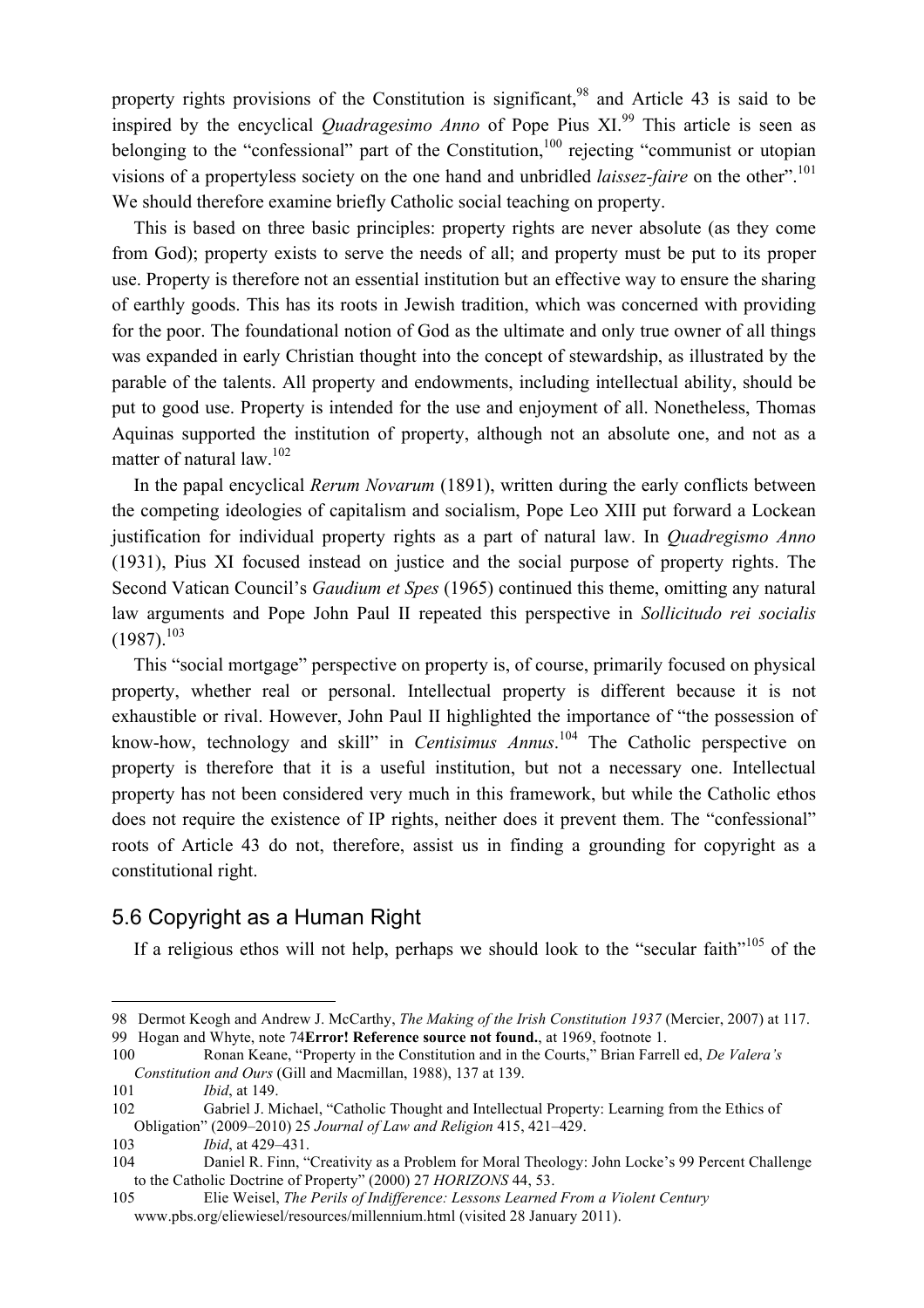modern world? Human rights and IPRs have evolved separately for many years,<sup>106</sup> and the connection between copyright and human rights is rarely explored.<sup>107</sup>

## 5.7 Intellectual Property in International Human Rights Law

In international human rights law, the right to property is not universally regarded as a human right.<sup>108</sup> The European Convention on Human Rights did not originally include such a right (it was added by the First Protocol to the Convention),  $109$  and even such a relatively homogenous group of states as the parties to that agreement found it difficult to agree on the classification and status of the right as an economic or civil right.<sup>110</sup> Claims that copyright is a human right are generally regarded as weak.<sup>111</sup>

While Article 17 of the Universal Declaration of Human Rights states "[e]veryone has the right to own property alone as well as in association with others" and Article 27 (2) states "[e]veryone has the right to the protection of the moral and material interests resulting from any scientific, literary or artistic production of which he is the author", the latter provision proved controversial, with nations such as the US, Ecuador, the UK and Australia arguing that intellectual property rights were not "basic human rights".112 Similarly, Article 15 of the International Covenant on Economic, Social and Cultural Rights provides, in relevant part, "The States Parties to the present Covenant recognize the right of everyone …(c) To benefit from the protection of the moral and material interests resulting from any scientific, literary or artistic production of which he is the author" but during drafting, there were objections to this type of language from both sides of the cold war divide.<sup>113</sup>

Even these provisions may not mean that IPRs are human rights: the former can be seen as legal mechanisms in order to give effect to the latter, which are "fundamental, inalienable and universal".<sup>114</sup> This view has been put forward by the United Nations Committee on Economic, Social and Cultural Rights, $115$  and has been accepted in the past in instances where the rights of authors and inventors have been protected by liability rules and the criminal law rather than IPRs. $116$ 

### 5.8 Intellectual Property in European Human Rights Law

However, the growing importance of IPRs as economic rights have led to human rights

 <sup>106</sup> Laurence Helfer, "Human Rights and Intellectual Property: Conflict or Coexistence?" (2003) 5 *Minnesota Journal of Law, Science & Technology* 47.

<sup>107</sup> Paul Torremans, "Copyright as a Human Right," in Paul Torremans ed, *Copyright and Human Rights: Freedom of Expression, Intellectual Property, Privacy* (Kluwer Law International, 2004) 1, at 1–2.

<sup>108</sup> Robert L Ostergard, "Intellectual Property: A Universal Human Right?" (1999) 21 *Human Rights Quarterly* 156.

<sup>109</sup> James Kingston, "Rich People Have Rights Too? The Status of Property as a Fundamental Human Right," in Liz Heffernan and James Kingston ed, *Human Rights: A European Perspective* (Round Hall, 1994) 285.

<sup>110</sup> *Ibid*, at 290.

<sup>111</sup> Torremans, note 107**Error! Reference source not found.**, at 9.

<sup>112</sup> Peter K Yu, "Reconceptualizing Intellectual Property Interests in a Human Rights Framework" (2007) 40 *UC Davis Law Review* 1039, at 1054–1058.

<sup>113</sup> *Ibid*, at 1063–1069.

<sup>114</sup> Wong, note 70**Error! Reference source not found.**, 809.

<sup>115</sup> *Ibid*, 811–812.

<sup>116</sup> Graham Dutfield and Uma Suthersanen, *Global Intellectual Property Law* (Edward Elgar Publishing, 2008), at 219.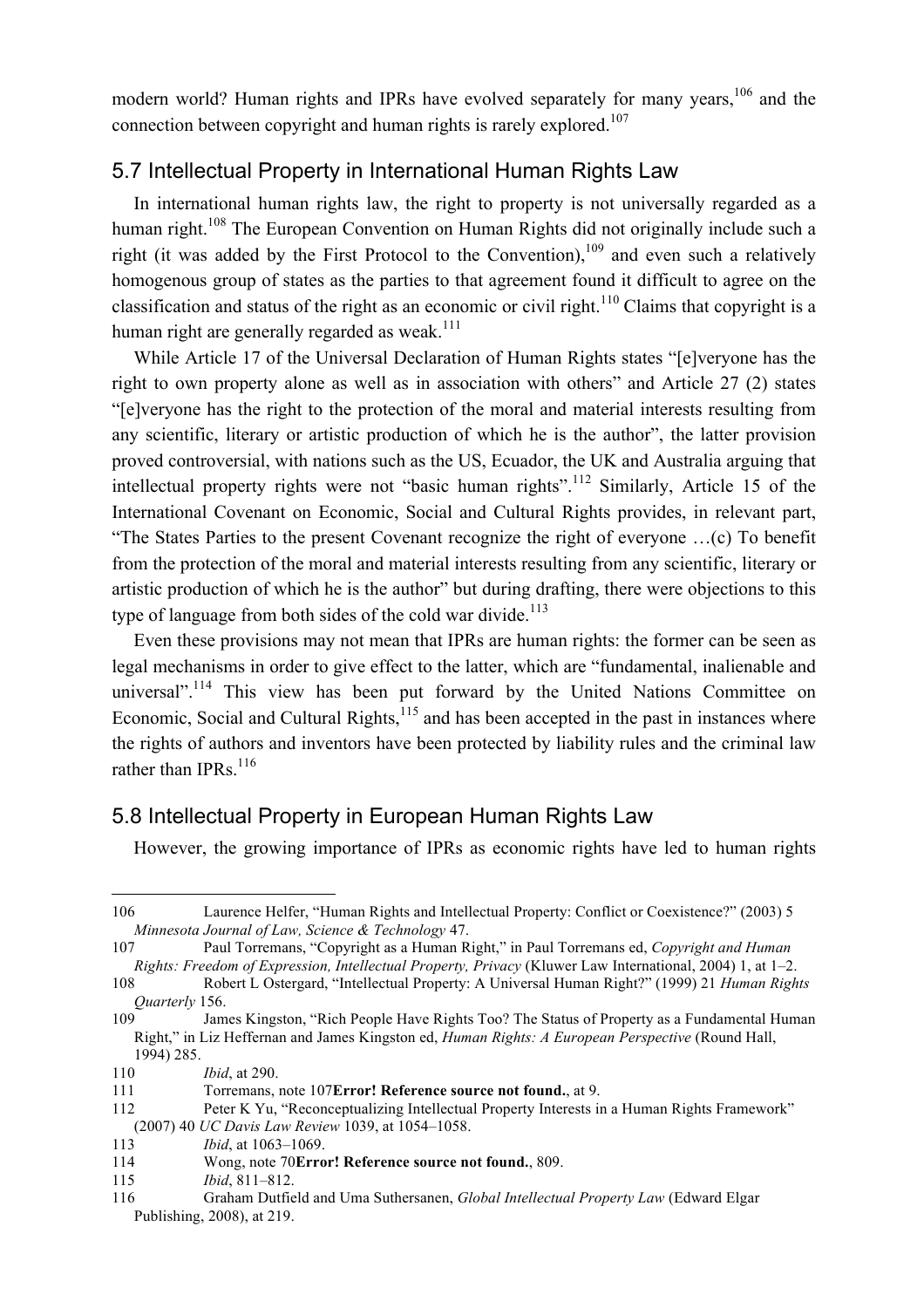litigation which have seen such rights recognised as human rights under the European Convention on Human Rights. After many years without any such cases, the European Court of Human Rights has recently given three judgments that deal directly with IPRs under the ECHR.<sup>117</sup> In *Anheuser-Busch Inc. v. Portugal*,<sup>118</sup> a dispute between two brewers over the trademark "Budweiser Bier" in Portugal, the Court held that intellectual property was a form of property protected by Article 1 of Protocol Number 1 to the Convention. In *Dima v. Romania*,<sup>119</sup> the Court held that copyrights were protected on this basis, although they declined to impugn domestic legislation that placed symbols of the State outside this form of IPR (leaving a designer owed money by the Romanian Parliament for the design of the state emblem and seal without recourse). In *Melnychuk v. Ukraine*<sup>120</sup> the Court rejected a claim that the dismissal of a copyright claim as "unsubstantiated" did not, by itself, engage the responsibility of the State for a breach of the Convention.

# 5.9 IP in European Constitutional Law

Article 17.2 of the European Union's recently-enacted Charter of Fundamental Rights<sup>121</sup> provides, without elaboration:

Intellectual property shall be protected.

This is the first explicit reference to intellectual property in international human rights agreements.<sup>122</sup> What it means is unclear. Seemingly driven by the increasing economic importance of IP, $^{123}$  this may be an indicator that European IP policy is becoming "absolutist"—disconnected from any particular social or economic goals.<sup>124</sup> However, we must wait to see how jurisprudence on this provision develops.

# 5.10 Constitutional Copyright as Author's Rights

Copyright, therefore, is considerably more accepted as a human right than it was in the 1930s. In *Norris v Attorney General*, speaking on the right to privacy, Henchy J had this to say about the role of fundamental rights in the Irish Constitutional system:

… there is necessarily given to the citizen, within the required social, political and moral framework, such a range of personal freedoms or immunities as are necessary to ensure his dignity and freedom as an individual in the type of society

 <sup>117</sup> Laurence R. Helfer, "The New Innovation Frontier? Intellectual Property and the European Court of Human Rights" (2008) 49 *Harvard International Law Journal* 1.

<sup>118 [2007]</sup> ETMR 24; (2007) 45 EHRR.36; 23 BHRC 307. For commentary, see Beiter, "The Right to Property and the Protection of Interests in Intellectual Property: A Human Rights Perspective on the European Court of Human Rights' Decision in Anheuser-Busch Inc. v. Portugal" 2008 (39) *International Review of Intellectual Property and Competition Law* 714.

<sup>119</sup> App. No. 58472/00 (2005).

<sup>120</sup> App. No. 28743/03 (2005).

<sup>121</sup> OJ 2000/C 364/01.

<sup>122</sup> Deazley, note 26**Error! Reference source not found.**, at 136.

<sup>123</sup> Christophe Geiger, "Intellectual Property Shall Be Protected!? Article 17 (2) of the Charter of Fundamental Rights of the European Union: A Mysterious Provision with an Unclear Scope" (2009) 31 *European Intellectual Property Review* 113.

<sup>124</sup> Alexander Peukert, "Intellectual Property as an End in Itself?" (2011) 33 *European Intellectual Property Review* 67.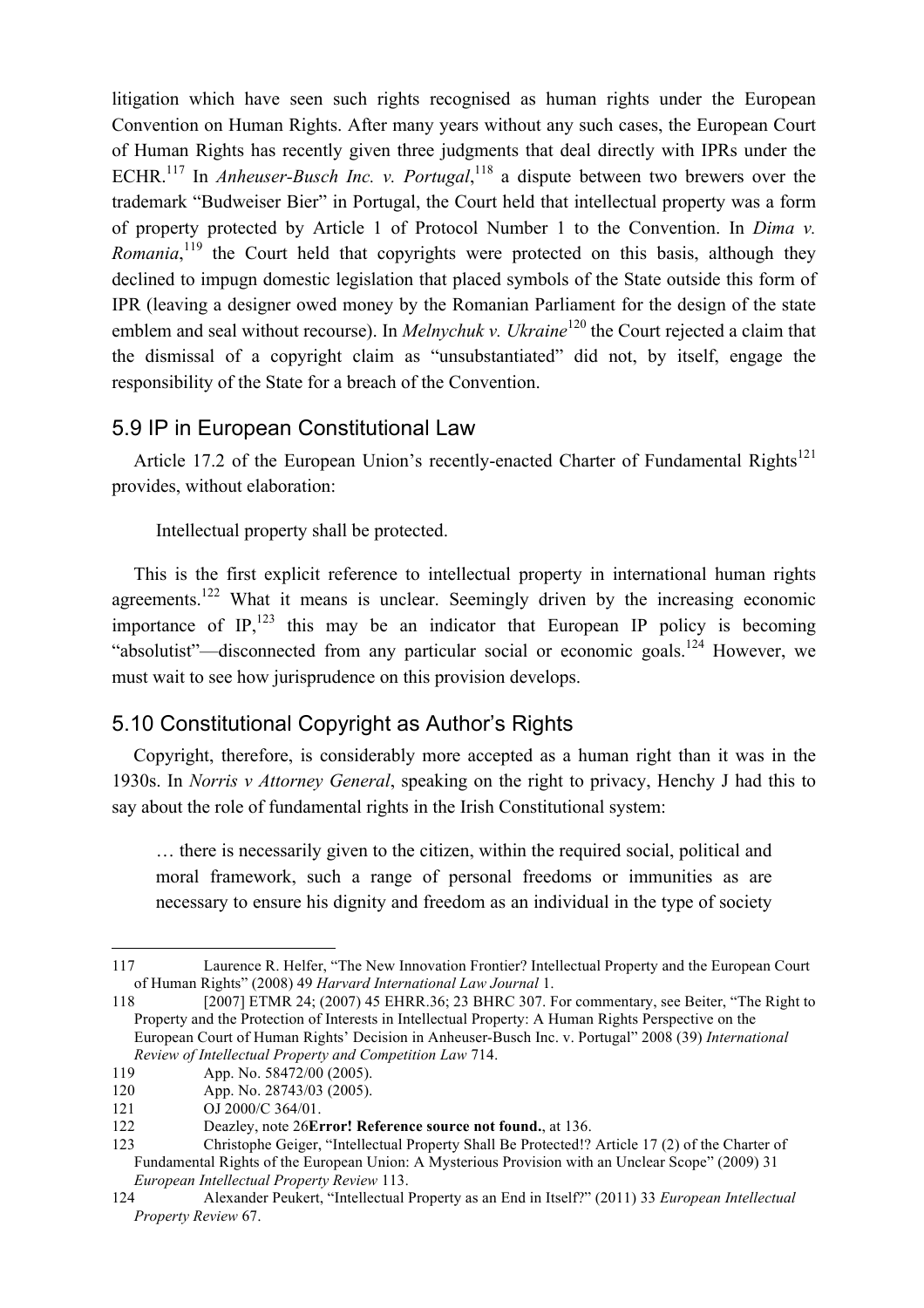envisaged. The essence of those rights is that they inhere in the individual personality of the citizen in his capacity as a vital human component of the social, political and moral order posited by the Constitution.<sup>125</sup>

In addition, according to the Supreme Court in the *Health (Amendment) (No 2) Bill case*, "[t]he right to the ownership of property has a moral quality which is intimately related to the humanity of each individual."<sup>126</sup>

This connection between property rights and the integrity of the human personality as she interacts with others in society is very close to the Hegelian notion that property is an essential aspect of the individual's assertion of her will on the outside world. This gives rise to moral rights, such as disclosure, attribution, integrity and withdrawal (all of which allow a creator to control how a work is presented to the public), which are much more closely associated with civil law systems than common law systems. They have their roots in ancient Roman laws prohibiting plagiarism but have found a modern basis in the philosophies of Kant and Hegel, embodied most prominently in the legal systems of France and Germany.<sup>127</sup> In recent times, these have been adopted into common law systems.<sup>128</sup> Continental legal systems use the term "author's rights" (*droit d'auteur* or *Urheberrecht* in French and German) instead of copyright for this reason. Should Irish law do the same? Should the CRRA 2000 be, in fact, the Author's Rights Act 2000? As changes in Irish copyright law motivated by our membership of the European Union have provided for moral rights through legislation,<sup>129</sup> this question is unlikely ever to be litigated and we are left with another interesting but academic question that may never be answered.

#### 6 Implications

If the Irish courts were to take such a human rights approach to copyright, it would have important implications which merit further consideration. There is considerable controversy in copyright law at present, with many criticising the direction in which it is developing: everincreasing terms, over-extension through digital rights management and large awards of damages against individual infringers.<sup>130</sup> Those who are concerned about these issues are not likely to welcome the placing of copyright on a constitutional basis, as it may be seen as another means by which copyright can be protected from badly-needed challenges.

However, copyright law also attempts to strike a difficult balance between the economic interests of creators and content owners and the rights of individuals to gain access to knowledge, freedom of expression, and to participate in the cultural life of the community.<sup>131</sup>

<sup>125 [1984]</sup> IR 36 at 71 (SC).

<sup>126</sup> **[2005]** 1 IR 105, at 201–202 (SC).

<sup>127</sup> J. Carolina Chavez, "Copyright's 'Elephant in the Room': A Realistic Look at the Role of Moral Rights in Modern American Copyright" (2008) 36 *American Intellectual Property Law Association Quarterly Association* 125, at 131–134.

<sup>128</sup> Cyrill P. Rigamonti, "Deconstructing Moral Rights" (2005) 218 *Harvard International Law Journal* 218, at 223–24.

<sup>129</sup> Chapter 7 of the Copyright and Related Rights Act 2000.

<sup>130</sup> See, for example, James Boyle, *The Public Domain: Enclosing the Commons of the Mind* (Yale University Press, 2008) and Lawrence Lessig, *The Future of Ideas: The Fate of the Commons in a Connected World* (Vintage, 2002).

<sup>131</sup> Patricia Akester, "The New Challenges of Striking the Right Balance Between Copyright Protection and Access to Knowledge, Information and Culture" (2010) 32 *European Intellectual Property*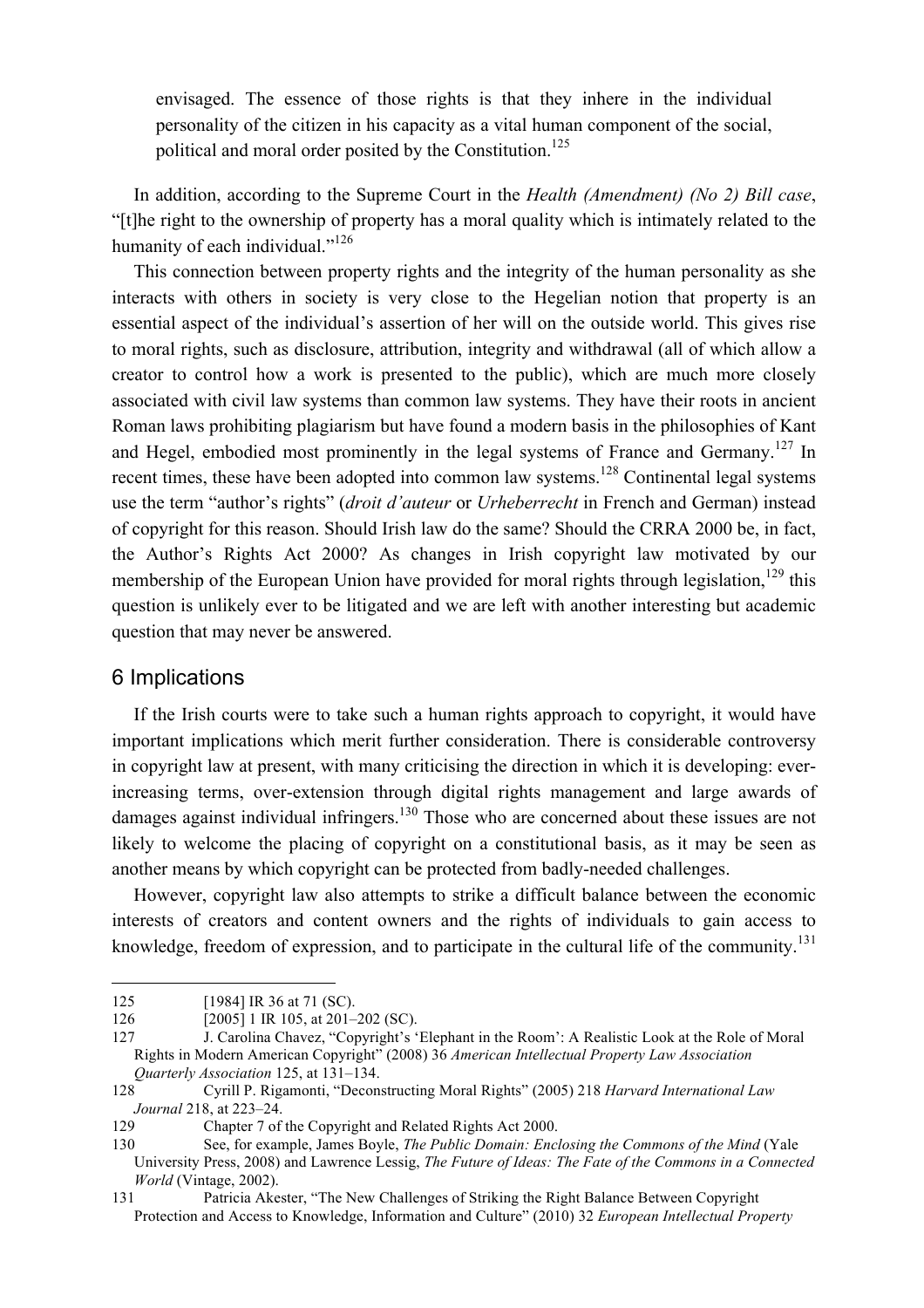Recognising copyright as a fundamental right may actually assist by forcing lawmakers to properly balance copyright against other rights with which it may come into conflict, such as the right to free expression or the right to education.<sup>132</sup>

Human rights could be used as a tool to expand intellectual property protections or as a corrective, through (for example) appeals to the right to freedom of expression.<sup>133</sup> A human rights approach to intellectual property would differ from an economic perspective in a number of ways: it would recognise group or community authorship, the intrinsic value of creativity, and the need for a balance between the rights of individuals and those of society as a whole. It would also promote cultural participation and scientific progress while safeguarding citizens (particularly the disadvantaged) from negative effects.<sup>134</sup>

The outgoing Taoiseach has called for a review of Irish copyright law,<sup>135</sup> although whether this will be carried out by the new government remains to be seen. However, if we are to review our copyright regime, does the constitutional regime present any issues that must be considered? This does not mean that there is a conflict between different rights: copyright regimes can accommodate rights such as freedom of expression and education and privacy through exceptions to strict restrictions and may even, by providing economic incentives, support these rights, $136$  but we should not simply assume that copyright does not need to be examined carefully to take account of other rights.

#### 6.1 Constitutional Copyright and Freedom of Speech

The most obvious right with which copyright comes into conflict is the right to freedom of speech.<sup>137</sup> Copyright can serve as a great barrier to freedom of speech, particularly when commercial enterprises find that their interests are under threat and they can use copyright as a means to control what is being said about them in the media.<sup>138</sup> While this conflict is commonly the subject of litigation in the United States, such cases are rarer in Europe, perhaps because of the natural law origins of civil law conceptions of author's rights, a reluctance to apply fundamental rights in conflicts between citizens and the comparative rarity of constitutional courts with the power to overrule national legislation.<sup>139</sup>

What few decided cases there are have tended to favour copyright rather than freedom of

*Review* 372.

<sup>132</sup> Christophe Geiger, "Constitutionalising Intellectual Property Law? The Influence of Fundamental Rights on Intellectual Property in the European Union" (2006) 37 *International Review of Intellectual Property and Competition Law* 371, at 386.

<sup>133</sup> Laurence R. Helfer, "Toward a Human Rights Framework for Intellectual Property" (2007) 40 *UC Davis Law Review* 971, at 1015–1018.

<sup>134</sup> Audrey R. Chapman, "Approaching Intellectual Property as a Human Right: Obligations Related to Article 15 (1) (c) 1" (2001) 25 *Copyright Bulletin* 4, at 13–15.

<sup>135</sup> Caroline Madden, "Taoiseach Calls For Review of Copyright Law" *Irish Times*, December 16, 2010.

<sup>136</sup> Estelle Derclaye, "Intellectual Property Rights and Human Rights: Coinciding and Cooperating" in Paul Torremans ed, *Intellectual Property and Human Rights* (Kluwer Law International, 2008).

<sup>137</sup> Michael D. Birnhack, "Acknowledging the Conflict Between Copyright Law and Freedom of Expression Under the Human Rights Act" (2003) 14 *Entertainment Law Review* 24.

<sup>138</sup> See generally Jonathan Griffiths and Uma Suthersanen eds, *Copyright and Free Speech: Comparative and International Analysis* (Oxford University Press, 2005).

<sup>139</sup> P.B. Hugenholtz, "Copyright and freedom of expression in Europe," in Rochelle Cooper Dreyfuss, Diane Leenheer Zimmerman and Harry First eds, *Expanding the Boundaries of Intellectual Property: Innovation Policy for the Knowledge Society* (Oxford University Press, 2002) at 343–345.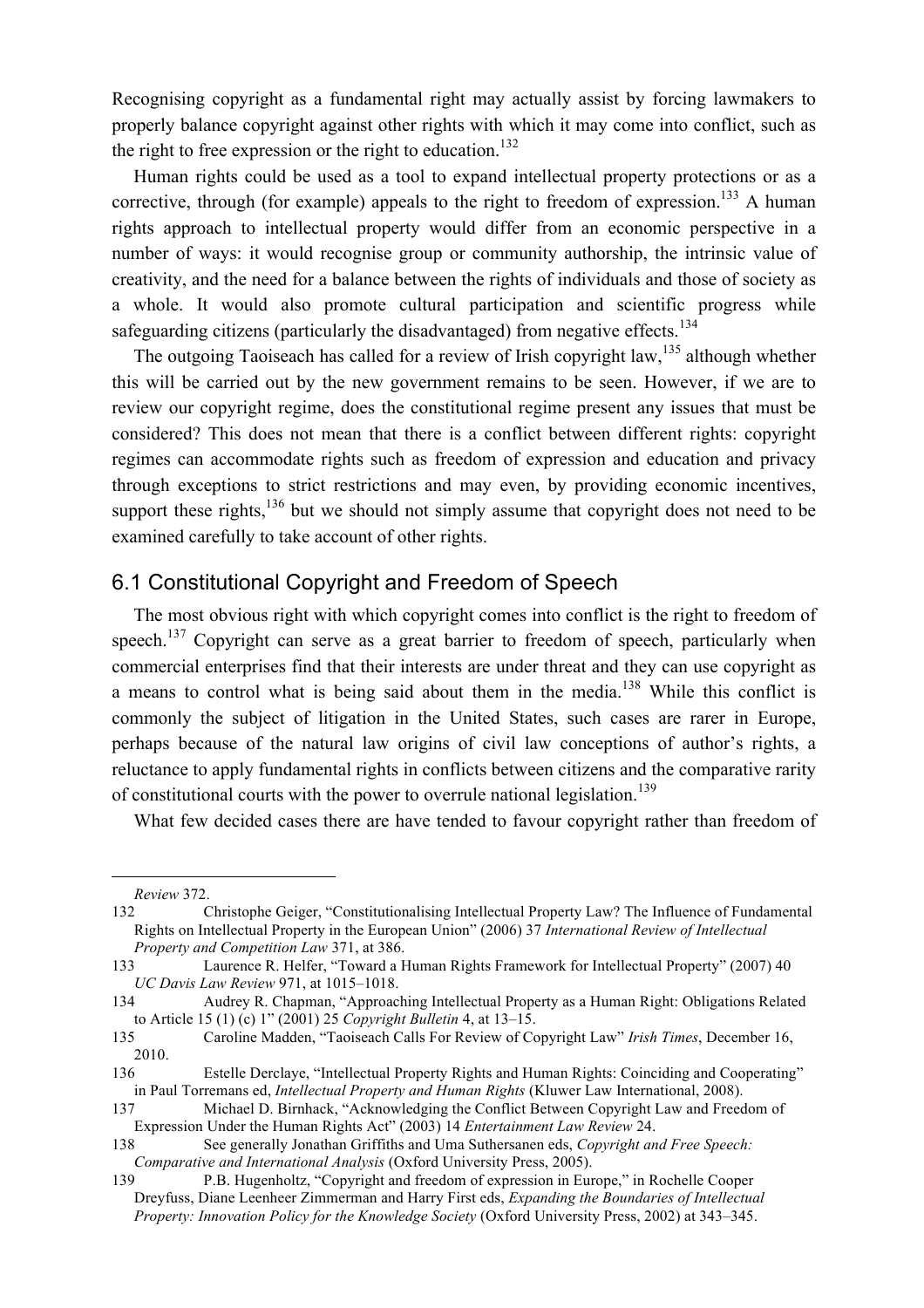expression.<sup>140</sup> The UK Court of Appeal considered the impact of the Human Rights Act 1998 on the fair dealing defences to copyright infringement in *Ashdown v Telegraph Group Ltd*<sup>141</sup> and indicated that any expansion to that defence due to freedom of speech considerations would be small,<sup>142</sup> but did open "the possibility for the future creation of human rights-based compulsory licenses."143 In addition, experience in Canada suggests that courts will tend to weigh copyright as a greater priority than freedom of speech, even when the former right does not have constitutional status and the latter does,<sup>144</sup> perhaps because (unlike the US), copyright is well-established whereas free speech jurisprudence only begun to develop in recent years.<sup>145</sup>

However, human rights law may require some re-consideration of the extent of copyright.146 For example, the Constitutional Court of South Africa, in *Laugh It Off Promotions v South African Breweries Ltd*,<sup>147</sup> took into account the right of freedom of expression when considering a claim for trademark infringement (involving t-shirts carrying a logo similar in appearance to the "Carling Black Label" trade dress but with the wording "White Guilt Black Labour"), something which might point the way to a re-balancing of copyright in order to take into account the public interest (which is greater than the public domain).<sup>148</sup> For example, fair dealing exceptions may not go far enough to protect freedom of expression.<sup>149</sup>

### 6.2 Constitutional Copyright and Education

Another constitutional right to mention is the right to education. Teachers and students can often find that their access to materials is limited or constrained by copyright. These issues are rarely considered in litigation, but are nonetheless significant for individuals. There is scope for limiting the constitutional recognition of property rights to take account of social justice,<sup>150</sup> and the CRRA 2000 contains a number of exceptions to copyright for the purposes of education.151 In the context of, for example, educational cutbacks, could expanding these be justified (perhaps with a compulsory licensing scheme), as a means of reducing expenditure by schools and universities? Probably not: recent Supreme Court cases on

 $\overline{a}$ 140 *Ibid*, at 355–58.

<sup>141 [2001]</sup> EWCA (Civ) 1142; [2002] Ch 149 (CA).

<sup>142</sup> Kevin Garnett, "The Impact of the Human Rights Act 1998 on UK Copyright Law," in Jonathan Griffiths and Uma Suthersanen eds., *Copyright and Free Speech: Comparative and International Analysis* (Oxford University Press, 2005).

<sup>143</sup> Yu, note 112**Error! Reference source not found.**, 1098.

<sup>144</sup> David Fewer, "Constitutionalizing Copyright: Freedom of Expression and the Limits of Copyright in Canada" (1997) 55 *University of Toronto Faculty of Law Review* 175.

<sup>145</sup> Ysolde Gendreau, "Copyright and Freedom of Expression in Canada," in Paul Torremans ed, *Intellectual Property and Human Rights* (Kluwer Law International, 2008), 219 at 233.

<sup>146</sup> Graham Smith, "Copyright and freedom of expression in the online world" (2010) 5 *Journal of Intellectual Property Law & Practice* 88.

<sup>147 2006 (1)</sup> SA 144 (CC).

<sup>148</sup> Enyinna S. Nwauche, "The Judicial Construction of the Public Interest in South African Copyright Law" (2008) 39 *International Review of Intellectual Property and Competition Law* 917.

<sup>149</sup> Patrick Masiyakurima, "The Free Speech Benefits of Fair Dealing Defences," in Paul Torremans ed, *Intellectual Property and Human Rights* (Kluwer Law International, 2008), 235.

<sup>150</sup> A J van der Walt, "The Protection of Private Property under the Irish Constitution: A Comparative and Theoretical Perspective," in Oran Doyle and Eoin Carolan eds, *The Irish Constitution: Governance and Values* (Thomson Round Hall, 2008), 398.

<sup>151</sup> Sections 53 to 58.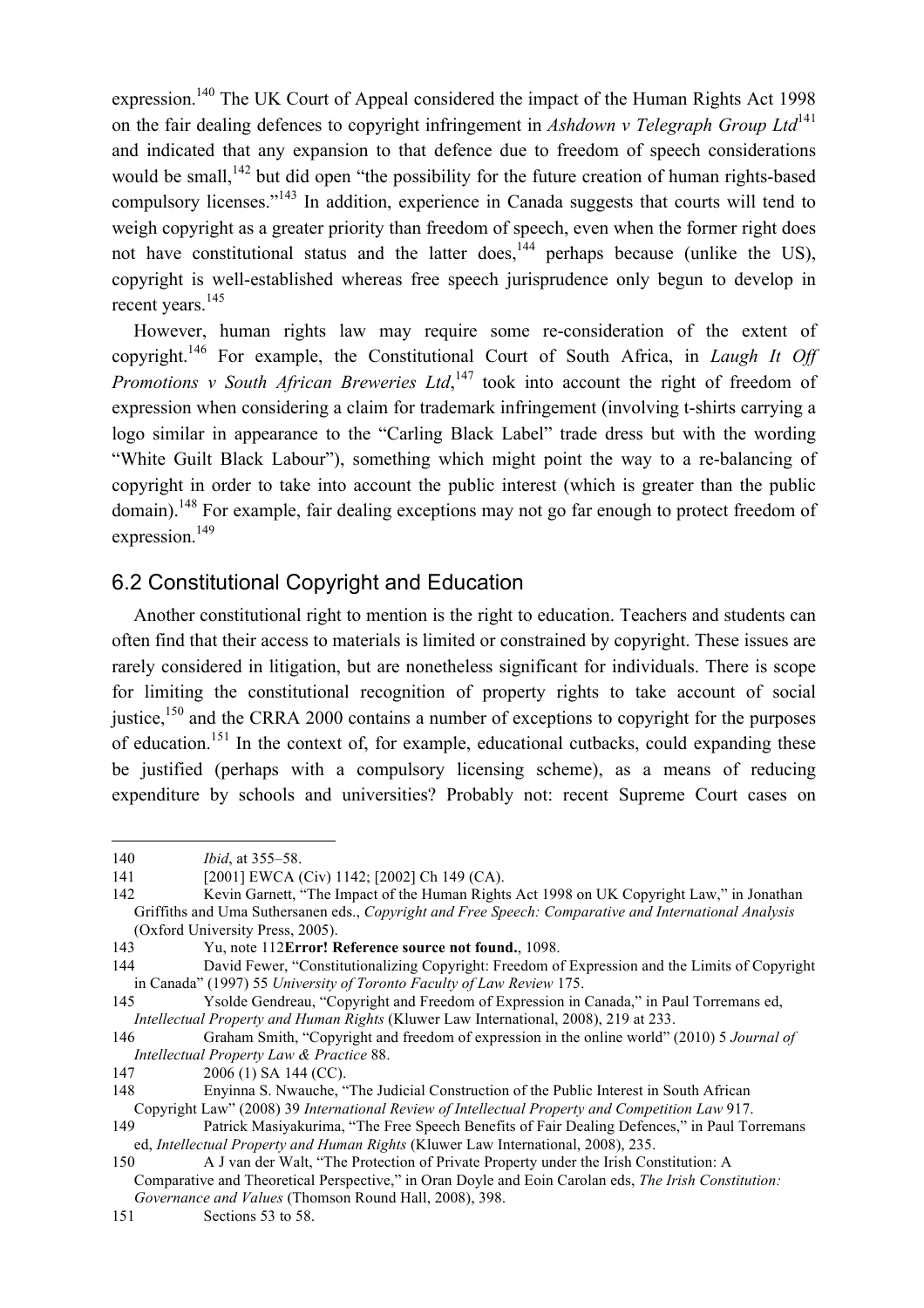planning restrictions indicate that less than market compensation for the limitation of property is constitutionally suspect, $152$  making such an initiative pointless.

# 6.3 Constitutional Copyright and Privacy

In the context of the Internet, copyright enforcement is likely to raise privacy issues. In the *EMI v UPC* case, Charleton J made this interesting statement:

I find it impossible to recognise as a matter of constitutional law, that the protection of the entitlement to be left in the sphere of private communications could ever extend to conversations, emails, letters, phonecalls or any other communication designed to further a criminal enterprise. Criminals leave the private sphere when they infringe the rights of other, or conspire in that respect. … In the case of internet file sharing to infringe copyright, I am of the view that there are no privacy or data protection implications to detecting unauthorised downloads of copyright material using peer-to-peer technology…<sup>153</sup>

This seems to be founded on an presumption that all of those who engage in the downloading of copyrighted material from the Internet are engaged in criminal activity. This may not be the case, and the learned judge may not take proper account of the right of privacy in this context.<sup>154</sup> This is an indication, therefore, that we need to be careful to consider and balance the constitutional rights of all involved, particularly in copyright cases, which are likely to involve disputes between two private parties rather than an individual and the State.

# 6.4 The Scope of Constitutional Copyright

In outlining what he saw as the scope of copyright, Keane J said that a creator had the right not have their work "stolen or plagiarised". This theme, of the "theft" of intellectual property, is one which is picked up by Charleton J in his judgments on file-sharing.<sup>155</sup> Although the use of "theft" in the context of copyright infringement is a common rhetorical device, <sup>156</sup> and part of the use of the rhetoric of property to underpin a gradual extension of the scope of that right,<sup>157</sup> it is difficult to justify the application of the offence of theft to intellectual property. It could apply to, for example, the taking of a unique physical object such as a painting, but it does not fit well with the unauthorised duplication of an easily reproduced digital representation of a musical or cinematic work which remains available for purchase through other means. It is debatable (although unclear) whether the intention to permanently deprive

 <sup>152</sup> O'Donnell, note 1**Error! Reference source not found.**, 424–427.

<sup>153 [2010]</sup> IEHC 108, at [68].

<sup>154</sup> Rónán Kennedy, "No Three Strikes for Ireland (Yet): EU Copyright Law and

Individual Liability in Recent Internet Filesharing Litigation" (2011) 14(11) *Journal of Internet Law* 15.

<sup>155</sup> For example, [2010] IEHC 108, at [1]:

A settlement has been effected in the litigation between the parties. Its purpose is to diminish the theft of copyright material over the internet. … Nothing suggests any willing infringement of copyright by Eircom, or that they were in any way a party to copyright theft. … Remuneration for [creative work] is shrinking by reason of copyright theft over the internet.

<sup>156</sup> Patricia Loughlan, "'You Wouldn't Steal A Car...': Intellectual Property and the Language of Theft" (2007) 29 *European Intellectual Property Review* 401.

<sup>157</sup> Deazley, note 26**Error! Reference source not found.**, 150–151.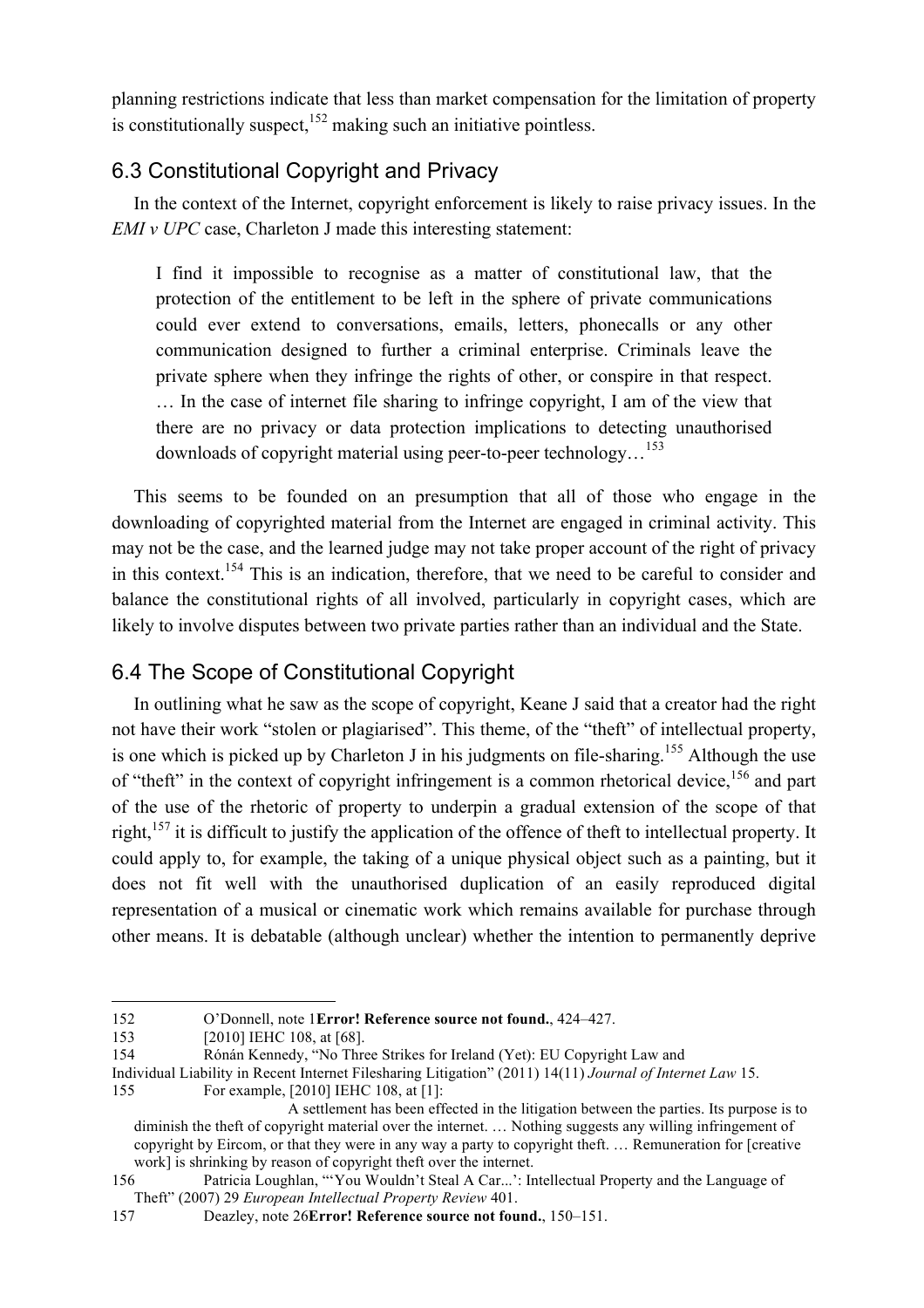the owner of their intellectual property right exists.<sup>158</sup> The United States Supreme Court has considered this issue and held that under American law,

[T]he copyright owner … holds no ordinary chattel. A copyright, like other intellectual property, comprises a series of carefully defined and carefully delimited interests to which the law affords correspondingly exact protections … The infringer invades a statutorily defined province guaranteed to the copyright holder alone. But he does not assume physical control over the copyright; nor does he wholly deprive its owner of its use. While one may colloquially liken infringement with some general notion of wrongful appropriation, infringement plainly implicates a more complex set of property interests than does run-of-themill theft, conversion, or fraud. As a result, it fits but awkwardly with the language Congress chose–'stolen, converted or taken by fraud'–to describe the sorts of goods whose interstate shipment is proscribed.<sup>159</sup>

Given the brief discussion of the scope of copyright under the Irish Constitution in *Cody*, whether Keane J was using "stolen" here as shorthand for the misappropriation of copyrighted content is a matter for speculation but does leave open the question as to whether Irish law is again distinctive in this matter.

# 6.5 Duration of Constitutional Copyright

As is well-known, the US Supreme Court in the *Eldred* case<sup>160</sup> declined to set aside the Copyright Term Extension Act (better known as the Sonny Bono Act, or less kindly as the Mickey Mouse Protection  $Act^{161}$  on the basis that so long as any extension in the duration of copyright was for "limited times", it was permitted by the intellectual property clause of the American Constitution. If the Oireachtas (or, more likely, the European Union) were to legislate for longer and longer terms of copyright, would the Irish courts rule in the same way? Perhaps not.

In *Buckley v Attorney-General* (the Sinn Féin Funds case), O'Byrne J said:

Clause 2 of [Article 43.1.2°] introduces a principle of paramount importance. It recognises in the first instance, that the exercise of the rights of private property ought, in a civil society such as ours, to be regulated by the principles of social justice and, for this purpose, (i.e. to give effect to the principles of social justice) the State may, as occasion requires, delimit by law the exercise of such rights so as to reconcile their exercise with the exigencies of the common good. In particular cases this may give rise to great difficulties. It is claimed that the question of the exigencies of the common good is peculiarly a matter for the Legislature and that the decision of the Legislature on such a question is absolute and not subject to, or capable of, being reviewed by the Courts. We are unable to

 <sup>158</sup> Alex Steel, "Problematic and Unnecessary? Issues with the Use of the Theft Offence to Protect Intangible Property" (2008) 30 *Sydney Law Review* 575, 598–603.

<sup>159</sup> Dowling v United States, 473 U.S. 207; 105 S. Ct 3127 (1985) at 3133 *cited in* Loughlan, note 156**Error! Reference source not found.**, at 402–403.

<sup>160 537</sup> U.S. 186; 123 S. Ct. 769; 154 L. Ed. 2d 683; 71 U.S.L.W. 4052; (2003).

<sup>161</sup> Lawrence Lessig, "Copyright's First Amendment" (2001) 48 UCLA Law Review 1057, at 1065.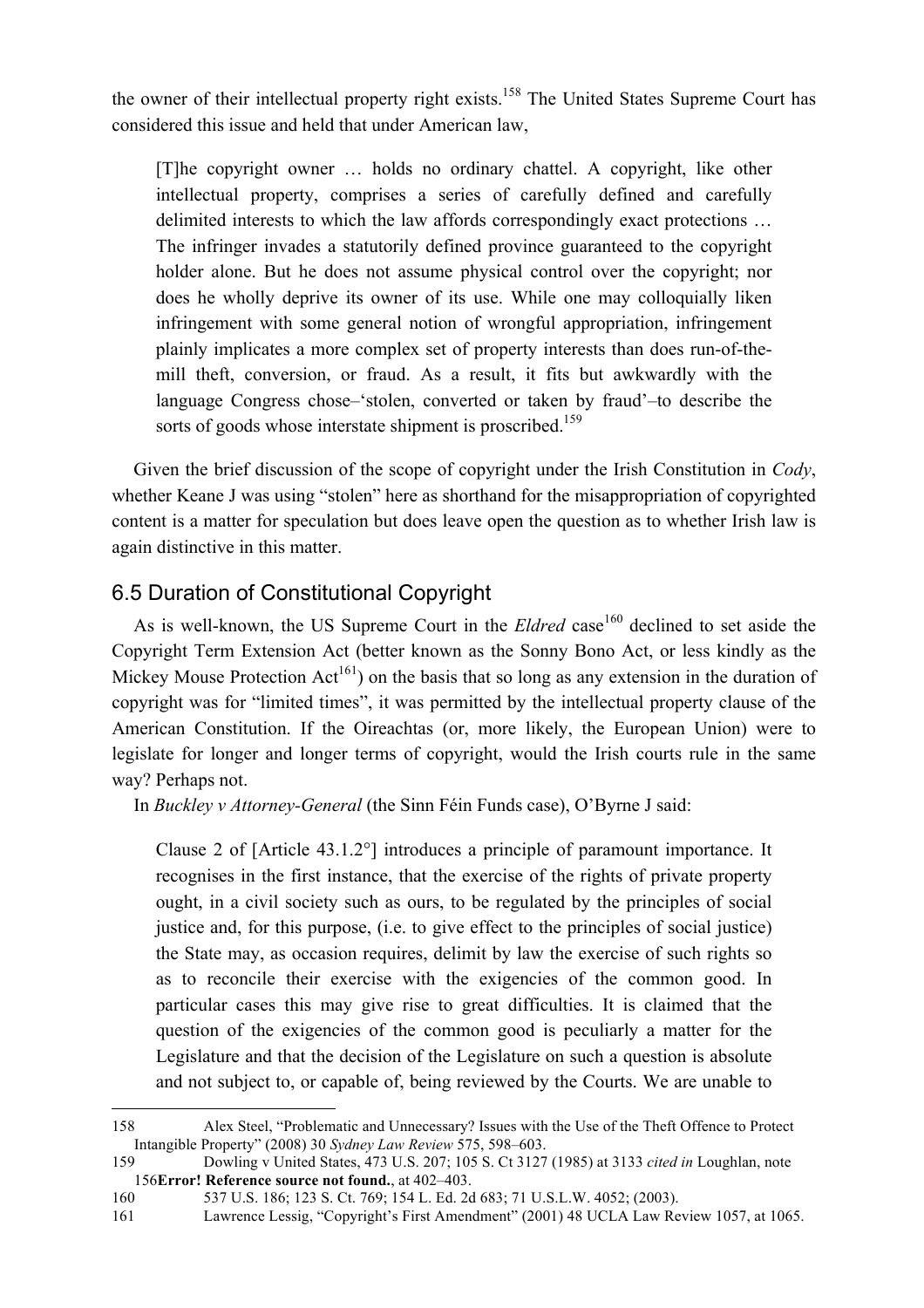give our assent to this far-reaching proposition. If it were intended to remove this matter entirely from the cognisance of the Courts, we are of opinion that it would have been done in express terms as it was done in Art. 45 with reference to the directive principles of social policy, which are inserted for the guidance of the Oireachtas, and are expressly removed from the cognisance of the Courts.162

Although this quotation is taken from the context of a case involving the delimitation of property rights rather than their expansion, it would seem that if the term of copyright were to be increased to such a duration that it would no longer be for the "common good", the courts could step in to prevent this. What this duration might be, how reluctant the courts might be to intervene in the light of the Supreme Court's statements in the  $TD$  case<sup>163</sup> on the degree to which the courts must respect the separation of powers, and whether European law on copyright would come within the exceptions in Article 29.4 are questions to which we may never have answers, but nonetheless point to ways in which Irish copyright law may be quite different to those jurisdictions to which we are inclined to look for guidance.

## 6.6 Constitutional Copyright and Peer-to-Peer Filesharing

That copyright may be a constitutional right raises the intriguing question of what remedies a rightsholder may have if the state does not take sufficient action in order to protect these rights. In the *UPC* case, Charleton J concluded, with some reluctance, that

The power to block access to internet sites, to disable access, to interrupt a transmission, to divert a transmission, and to cut off internet access in controlled circumstances are amply and clearly provided for in the law of the neighbouring Kingdom and are specifically outlined in the law of other European states and are also highly developed in United States of America law. They are not now available in Irish Law.<sup>164</sup>

For that reason, the judge said that "[l]egislative intervention is required, if the Oireachtas see fit, to protect constitutional rights to copyright and foster the national resource of creativity."165

However, it may be open to the plaintiffs in that case, or other rightsholders, to force the Oireachtas to fill the gap identified by the learned judge or to seek damages from the State for legislative inaction. In *Byrne v Ireland*, Walsh J. said:

In several parts in the Constitution duties to make certain provisions for the benefit of the citizens are imposed on the State in terms which bestow rights upon the citizens and, unless some contrary provision appears in the Constitution, the Constitution must be deemed to have created a remedy for the enforcement of these rights. It follows that, where the right is one guaranteed by the State, it is against the State that the remedy must be sought if there has been a failure to discharge the constitutional obligation imposed. The Oireachtas cannot prevent or

<sup>162 [1950]</sup> IR 67, at 82–83 (SC).

<sup>163 [2001] 4</sup> IR 259 (SC).

<sup>164</sup> [2010] IEHC 377, at [131].

<sup>165</sup> *Ibid*.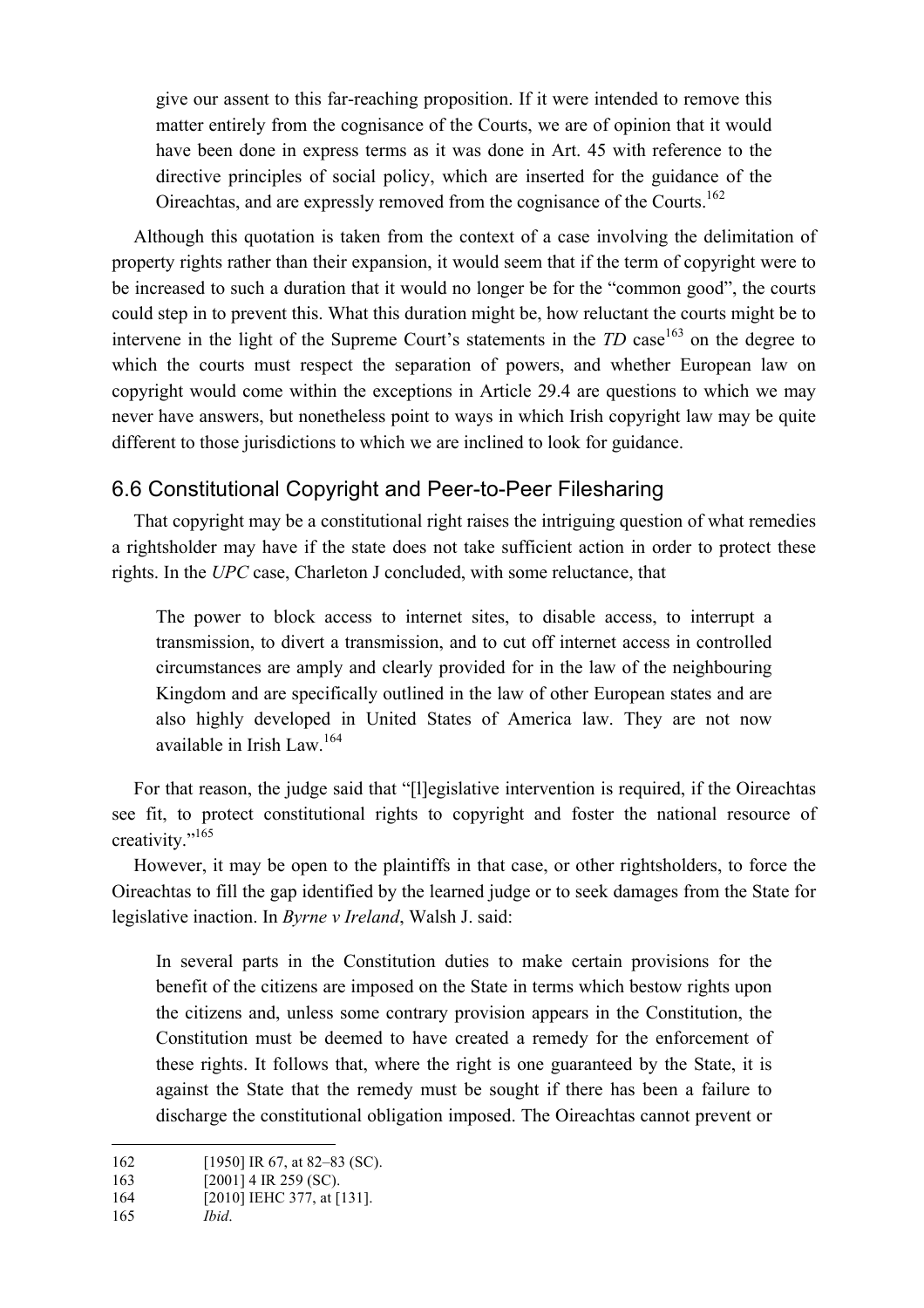restrict the citizen from pursuing his remedy against the State in order to obtain or defend the very rights guaranteed by the Constitution in the form of obligations imposed upon the State; nor can the Oireachtas delegate to any organ of state the implementation of these rights so as to exonerate the State itself from its obligations under the Constitution. The State must act through its organs but it remains vicariously liable for the failures of these organs in the discharge of the obligations, save where expressly excluded by the Constitution.<sup>166</sup>

This would seem to indicate that there might be a cause of action against the State for not legislating in a sufficiently proactive fashion to provide remedies for dealing with the challenges of new technology, such as Internet file-sharing.

In addition, the courts may step in to fill the gaps left by the Oireachtas. In *W v Ireland (No 2)*, Costello P said:

… constitutionally guaranteed rights may, as the court's decisions show, be divided into two distinct classes (a) those which, independent of the Constitution, are regulated and protected by law (common law and/or statutory law) and (b) those which are not so regulated and protected. In the first class are all those fundamental rights which the Constitution recognises that man has by virtue of his rational being antecedent to positive law and are rights which are regulated and protected by law in every State which values human rights. In this country, there exists a large and complex body of laws which regulate the exercise and enjoyment of these basic rights, protect them against attack and provides compensation for their wrongful infringement.

…

The State has a duty by its laws to respect, and as far as practicable, by its laws to defend and vindicate the personal rights of the citizens (Article 40, s. 3, sub-s. 1). This constitutional provision does not require the Oireachtas to enact specific laws protecting constitutionally protected rights, and the State's duty under this Article is implemented by the existence of laws (common law and statutory) which confer a right of action for damages (*or a power to grant injunctive relief*) in relation to acts or omissions which may constitute an infringement of guaranteed rights … The courts are required by the Constitution to apply the law and the causes of actions it confers and when these *adequately* protect guaranteed rights they are not called upon, in order to discharge their constitutional duties, to establish a new cause of action—indeed it would be contrary to their constitutional function to do so. Furthermore, to do so would be otiose.<sup>167</sup>

This leaves open the issue of whether the plaintiffs in the *UPC* case could have argued that the CRRA 2000 does not "adequately" protect their constitutionally-guaranteed copyrights and that the High Court should therefore have granted the injunction requested, even though there was no provision for it in the relevant statute. Had EMI made such a claim, would

<sup>166 [1972]</sup> IR 241 at 264 (SC).

<sup>167 [1997] 2</sup> IR 141 at 164–167. Emphasis added.